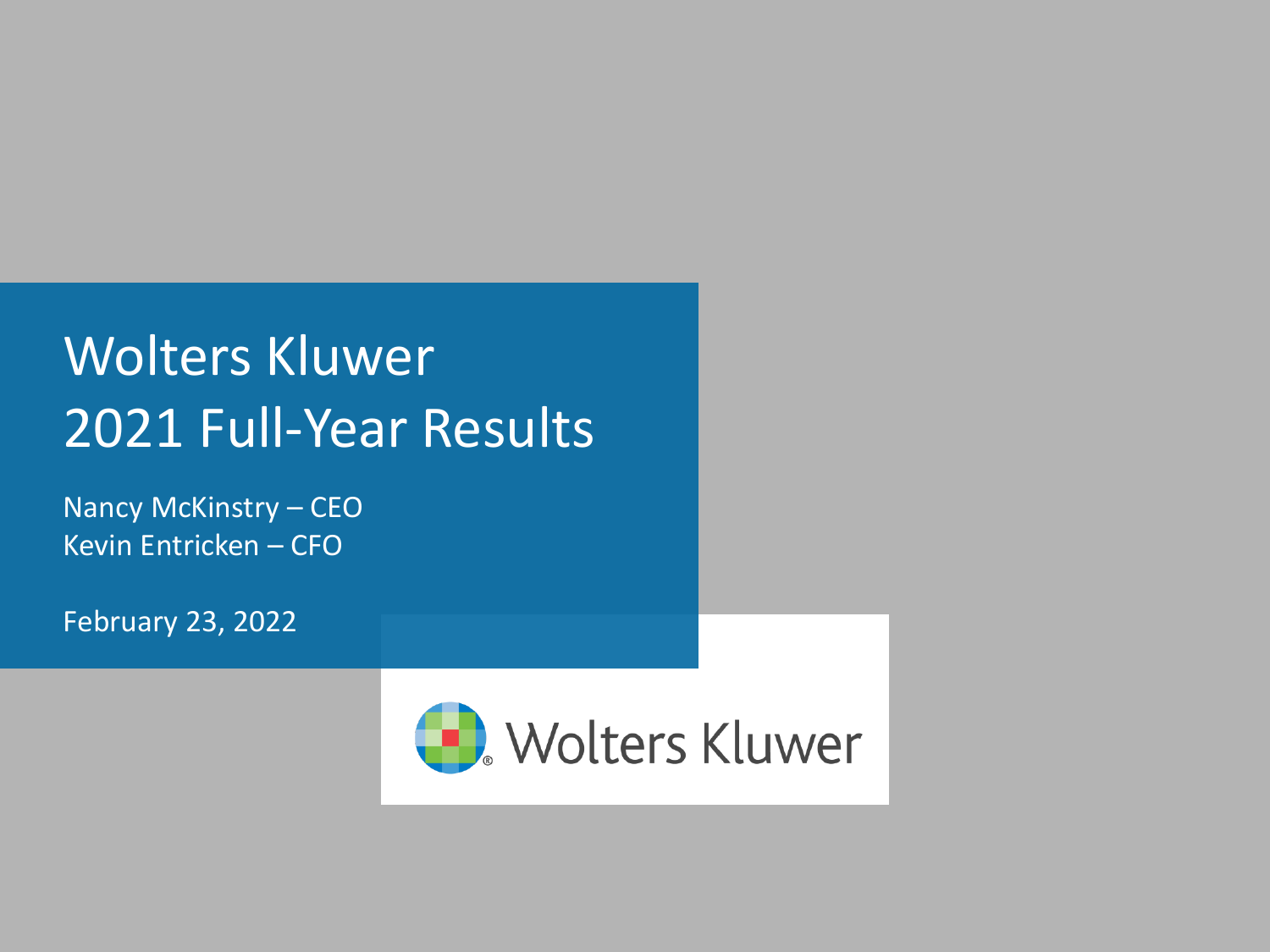#### Forward-looking statements

*This presentation contains forward-looking statements. These statements may be identified by words such as "expect", "should", "could", "shall", and similar expressions. Wolters Kluwer cautions that such forward-looking statements are qualified by certain risks and uncertainties that could cause actual results and events to differ materially from what is contemplated by the forward-looking statements. Factors which could cause actual results to differ from these forward-looking statements may include, without limitation, general economic conditions, conditions in the markets in which Wolters Kluwer is engaged, behavior of customers, suppliers and competitors, technological developments, the implementation and execution of new ICT systems or outsourcing, legal, tax, and regulatory rules affecting Wolters Kluwer's businesses, as well as risks related to mergers, acquisitions and divestments. In addition, financial risks, such as currency movements, interest rate fluctuations, liquidity and credit risks could influence future results. The foregoing list of factors should not be construed as exhaustive. Wolters Kluwer disclaims any intention or obligation to publicly update or revise any forward-looking statements, whether as a result of new information, future events or otherwise.*

*Growth rates are cited in constant currencies unless otherwise noted.*

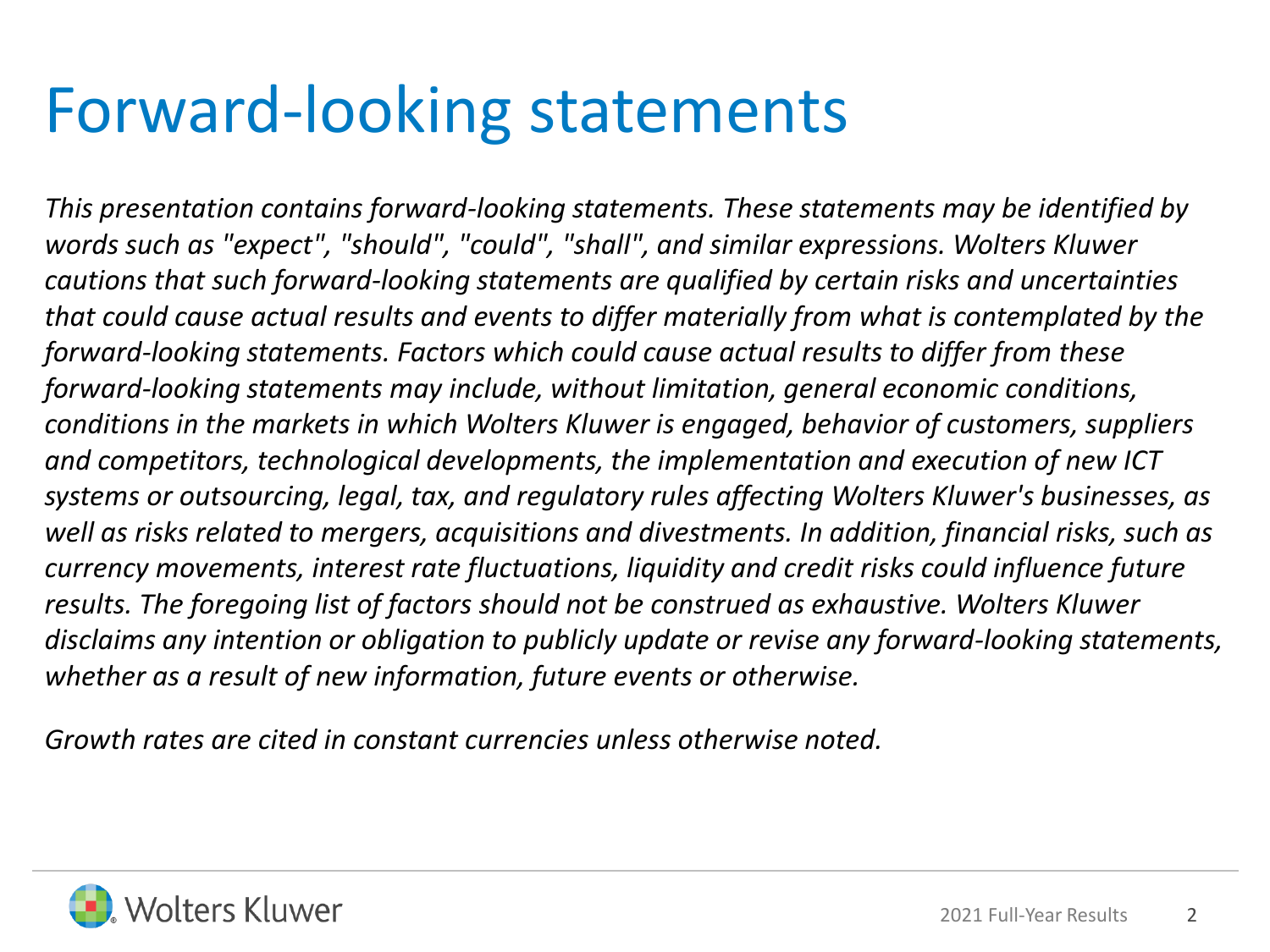#### Agenda

#### ◼ **Introduction**

- Financial Review
- ◼ Operating and Strategic Review
- Outlook 2022
- **Appendices**

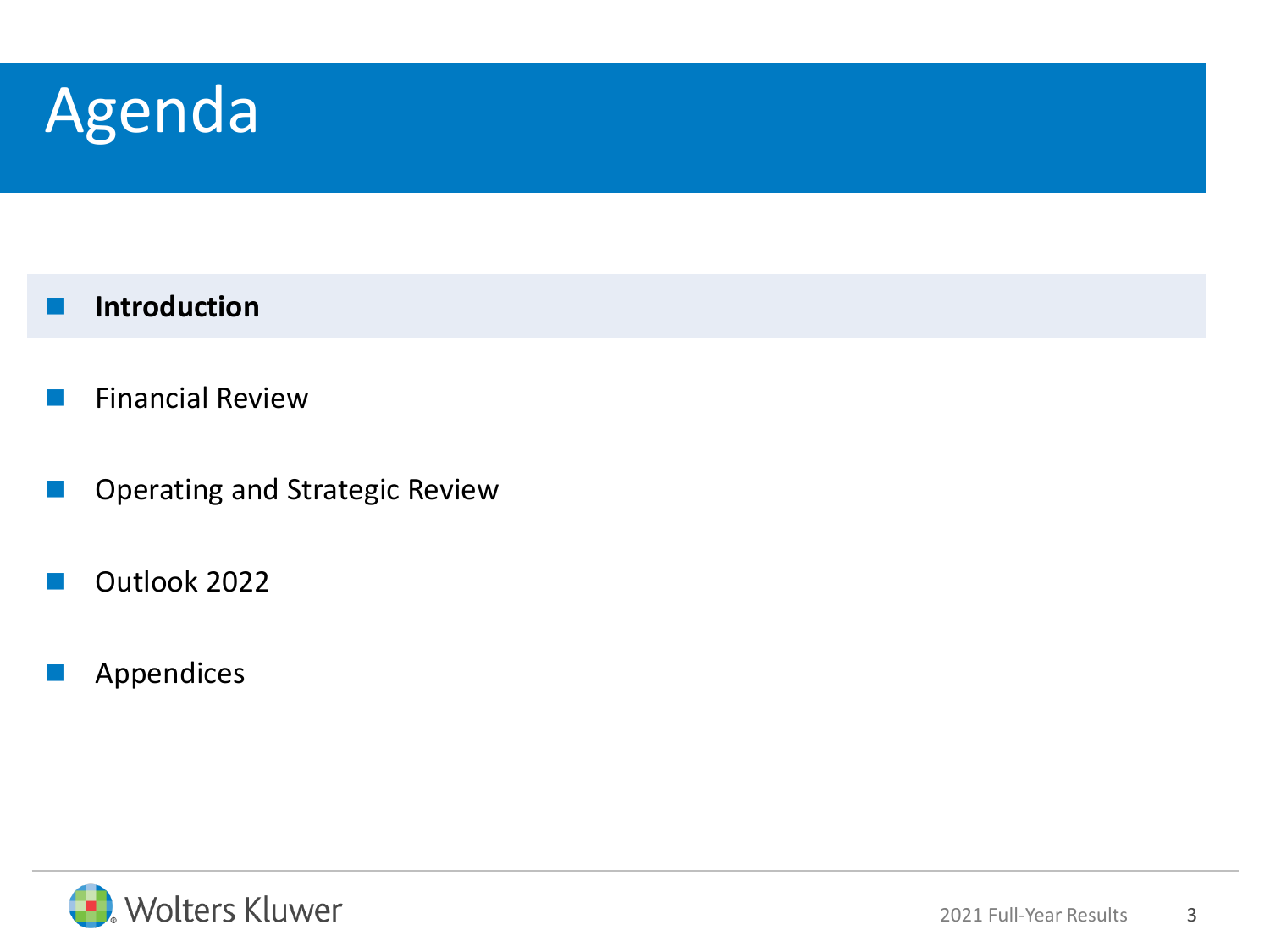### Introduction

*In the second year of the pandemic, our teams delivered on strategic, financial, and ESG goals*

**Grow Expert Solutions**

**Advance Domain Expertise**

**Drive Operational Agility**

ESG = environmental, social and governance.



*2021 Financial Results 2021 ESG Progress*

**Organic growth +6%**

**Increased adjusted operating margin 25.3%**

**Diluted adjusted EPS +17%** in constant currencies

**Adjusted free cash flow €1,010 million +15%** in constant currencies

**Strong balance sheet Improved ROIC**

**Substantial cash returns to shareholders** 

**Expert solutions up 6% organically**

**Employee engagement 74% above high-performing norm**

**Conducted first DE&I survey and measured belonging**

**99% completion of ethics, IT & compliance training**

**Advanced cybersecurity**

**Progress on two key decarbonization programs**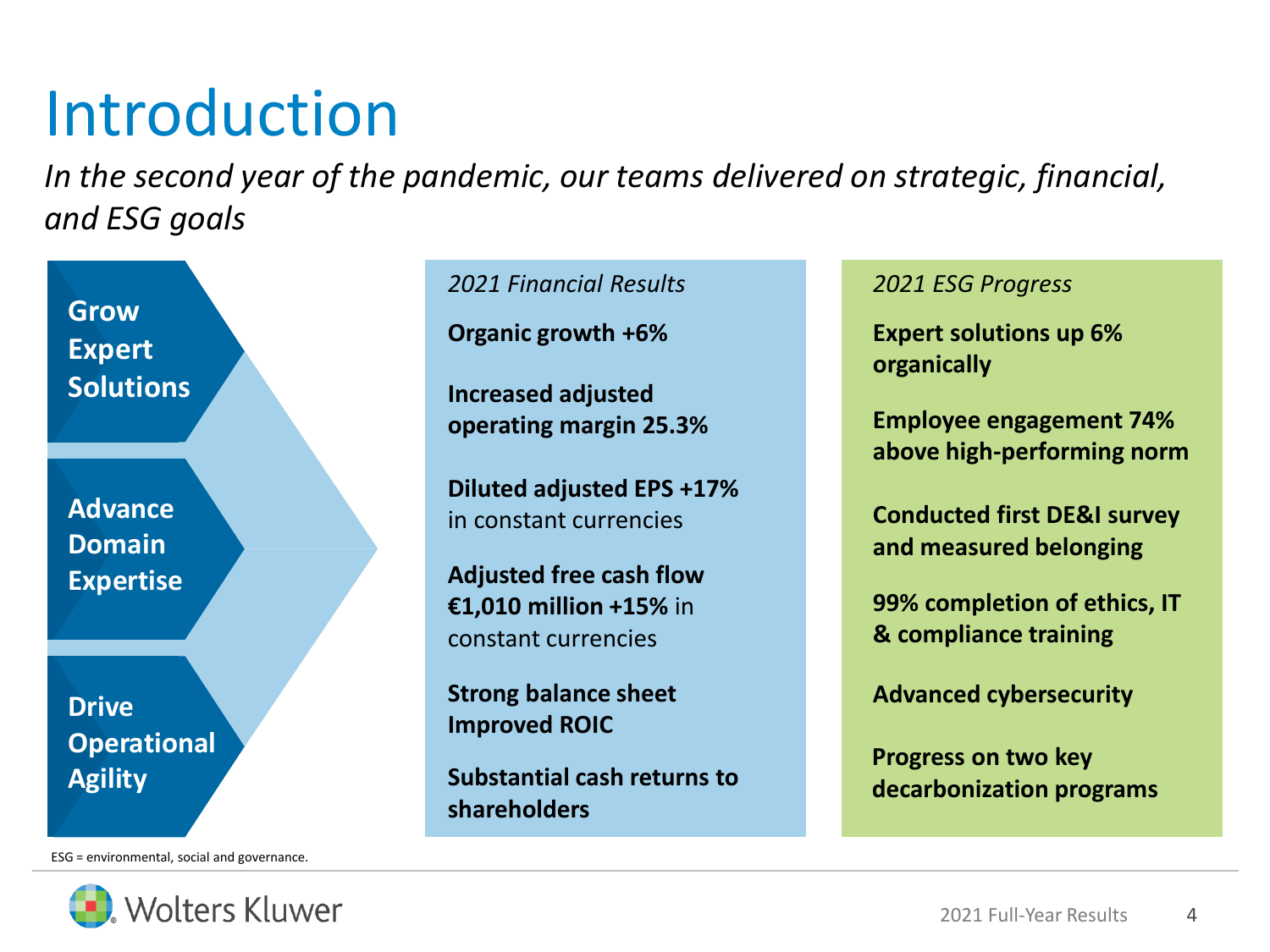### Strategy 2019-2021

*We successfully rounded off our most recent three-year strategic plan*

**Grow Expert Solutions**

**Advance Domain Expertise**

**Drive Operational Agility**

- Expert solutions averaged 6% organic growth (2019-2021) and reached 55% of total revenues by 2021
- Acquired four software partners: CGE, XCM Solutions, eOriginal, and Vanguard Software
- **· Divested several non-core assets**
- Invested in digital information products to enhance content and functionality, applying artificial intelligence and analytics
- Focused on transforming key information products in Health and Legal & Regulatory with positive customer response to innovations now coming to market
- **EX Continued migration of applications to the cloud**
- **Drove further improvements in IT infrastructure and security**
- Enhanced digital marketing efforts and consolidated websites
- Completed the modernization of HR systems and implemented CCH Tagetik for corporate financial performance

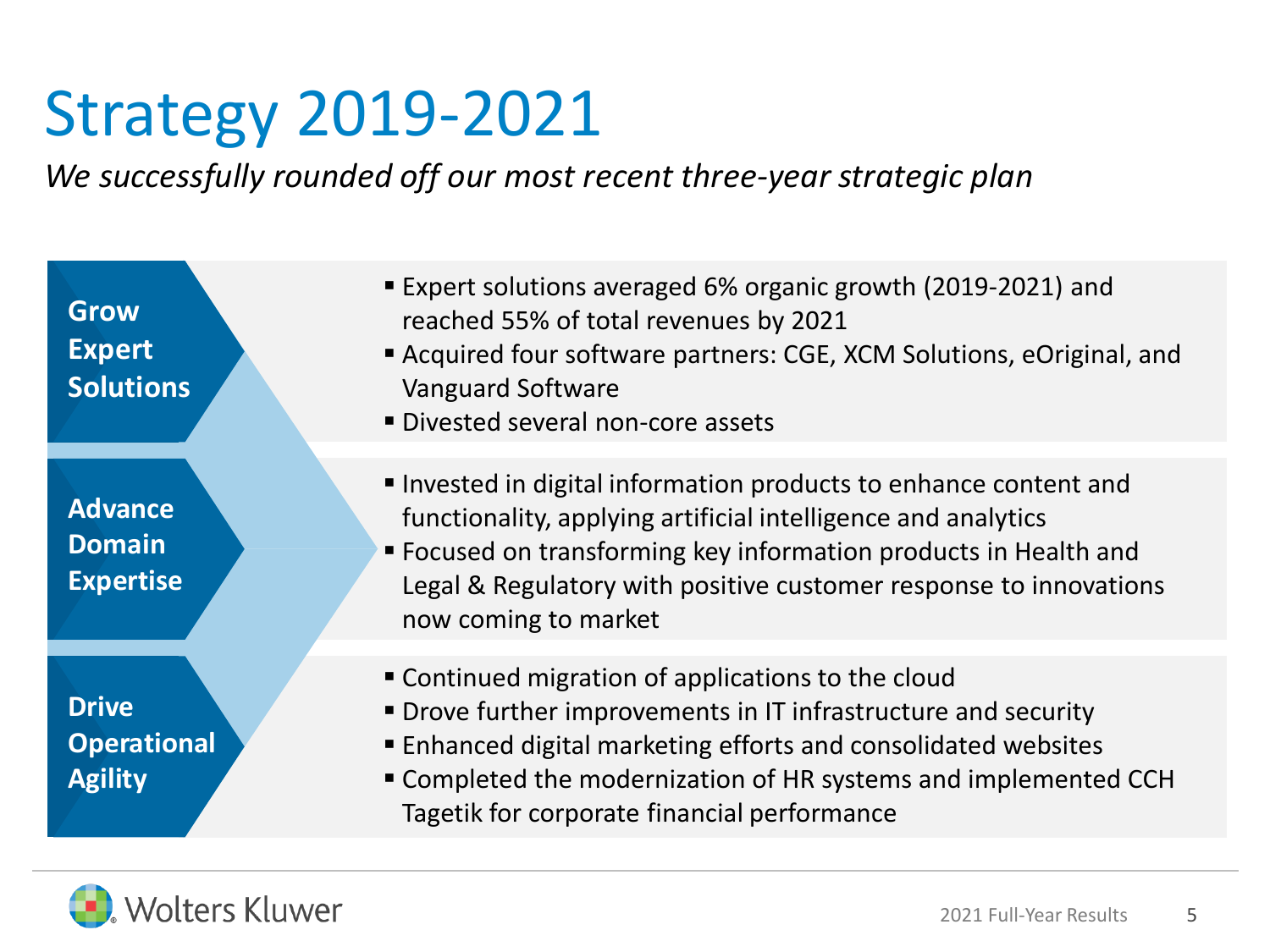#### Agenda

- **Introduction**
- **■** Financial Review
- ◼ Operating and Strategic Review
- Outlook 2022
- **Appendices**

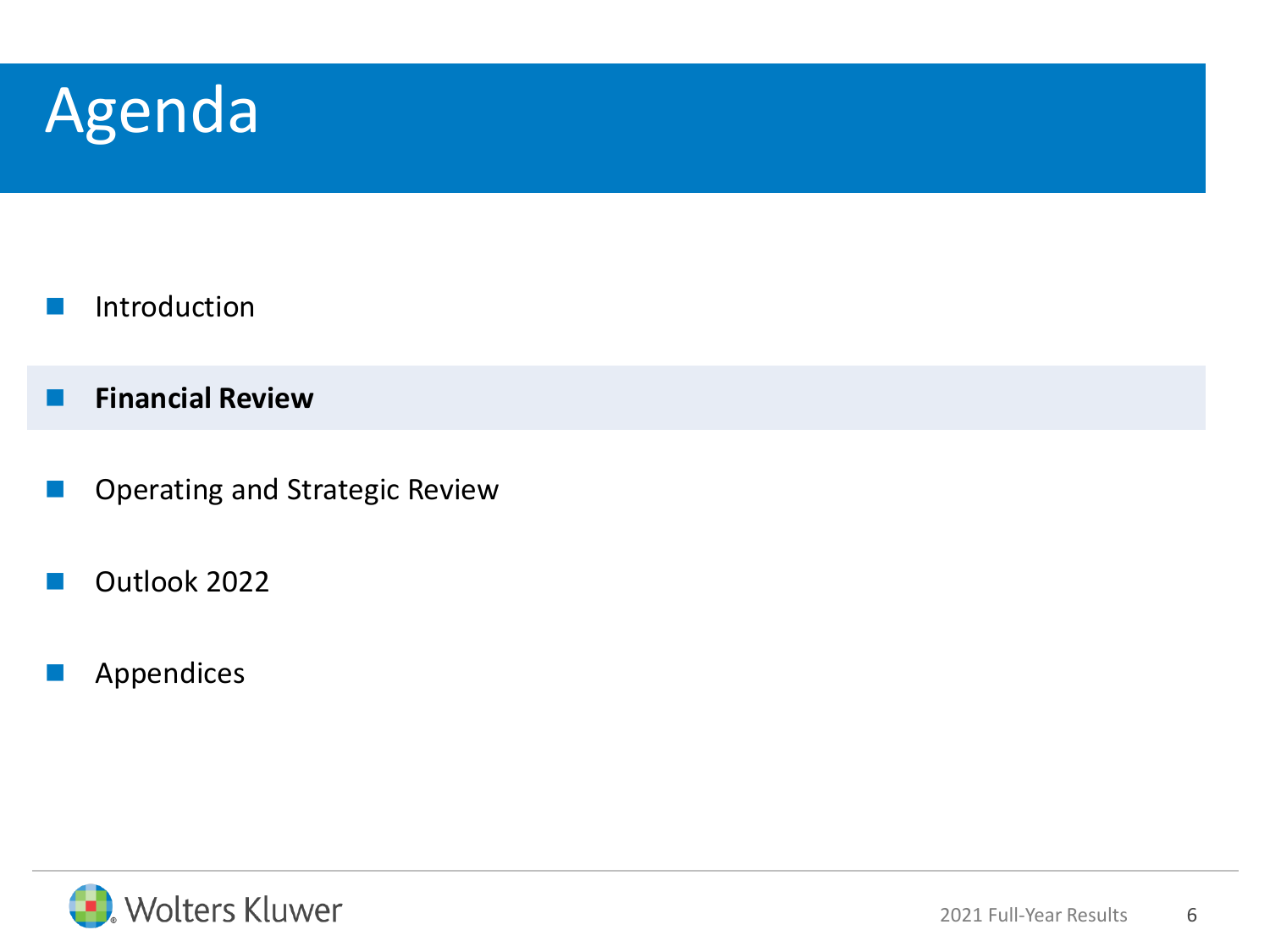### Full-year 2021 results

#### *Strong performance on all financial metrics*

| $(\epsilon$ million, unless otherwise stated) | <b>FY 2021</b> | <b>FY 2020</b> | Δ      | $\Delta$ CC | $\Delta$ OG |
|-----------------------------------------------|----------------|----------------|--------|-------------|-------------|
| <b>Revenues</b>                               | 4,771          | 4,603          | $+4%$  | $+6%$       | $+6%$       |
| Adjusted operating profit                     | 1,205          | 1,124          | $+7%$  | $+11%$      | $+10%$      |
| Adjusted operating profit margin              | 25.3%          | 24.4%          |        |             |             |
| Diluted adjusted EPS                          | €3.38          | £3.13          | $+8%$  | $+17%$      |             |
| Adjusted free cash flow                       | 1,010          | 907            | $+11%$ | $+15%$      |             |
| <b>ROIC</b>                                   | 13.7%          | 12.3%          |        |             |             |
| Net-debt-to-EBITDA ratio                      | 1.4x           | 1.7x           |        |             |             |

∆: % Change; ∆ CC: % Change in constant currencies (€/\$ 1.14); ∆ OG: % Organic growth.

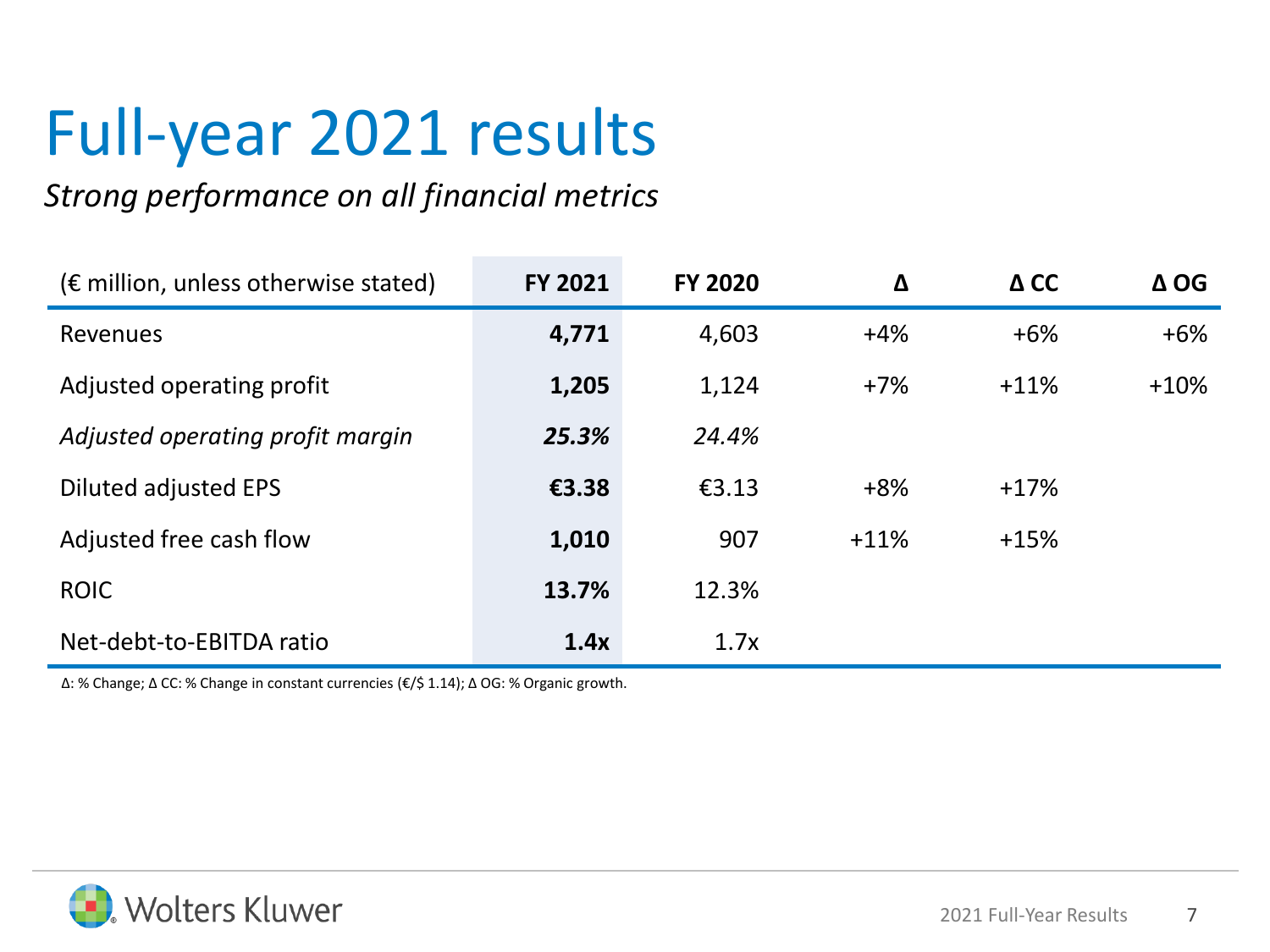### Revenues by division

#### *All divisions delivered improved organic growth*

| $(\epsilon$ million)          | <b>FY 2021</b> | <b>FY 2020</b> | Δ     | $\Delta$ CC | $\Delta$ OG |
|-------------------------------|----------------|----------------|-------|-------------|-------------|
| Health                        | 1,234          | 1,193          | $+3%$ | $+7%$       | $+7%$       |
| Tax & Accounting              | 1,510          | 1,431          | $+6%$ | $+7%$       | $+6%$       |
| Governance, Risk & Compliance | 1,139          | 1,074          | $+6%$ | $+10%$      | $+6%$       |
| Legal & Regulatory            | 888            | 905            | $-2%$ | $-1%$       | $+3%$       |
| <b>Total revenues</b>         | 4,771          | 4,603          | $+4%$ | $+6%$       | $+6%$       |

∆: % Change; ∆ CC: % Change in constant currencies (€/\$ 1.14); ∆ OG: % Organic growth.



#### **FY 2021 Revenues by Division**

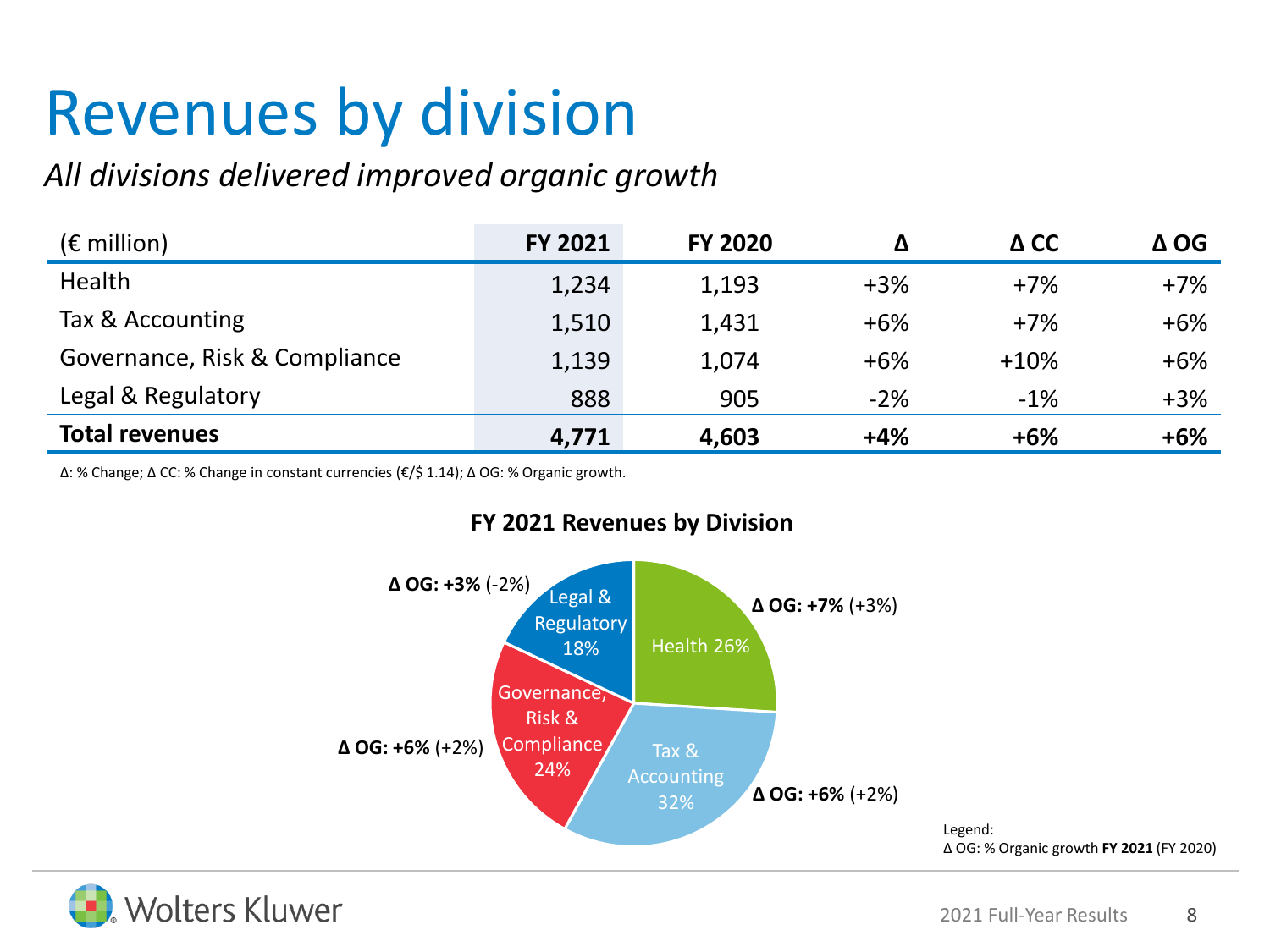### Revenues by media format

*Digital revenues sustained robust organic growth; services and print saw significantly improved trends*

| $(\epsilon$ million)  | <b>FY 2021</b> | <b>FY 2020</b> |       | $\Delta$ CC | $\Delta$ OG |
|-----------------------|----------------|----------------|-------|-------------|-------------|
| <b>Digital</b>        | 3,930          | 3,736          | $+5%$ | $+8%$       | $+6%$       |
| <b>Services</b>       | 460            | 454            | $+1%$ | $+5%$       | $+10%$      |
| Print                 | 381            | 413            | $-8%$ | $-7%$       | $-4%$       |
| <b>Total revenues</b> | 4,771          | 4,603          | $+4%$ | $+6%$       | $+6%$       |

∆: % Change; ∆ CC: % Change in constant currencies (€/\$ 1.14); ∆ OG: % Organic growth.



#### **FY 2021 Revenues by Media Format**

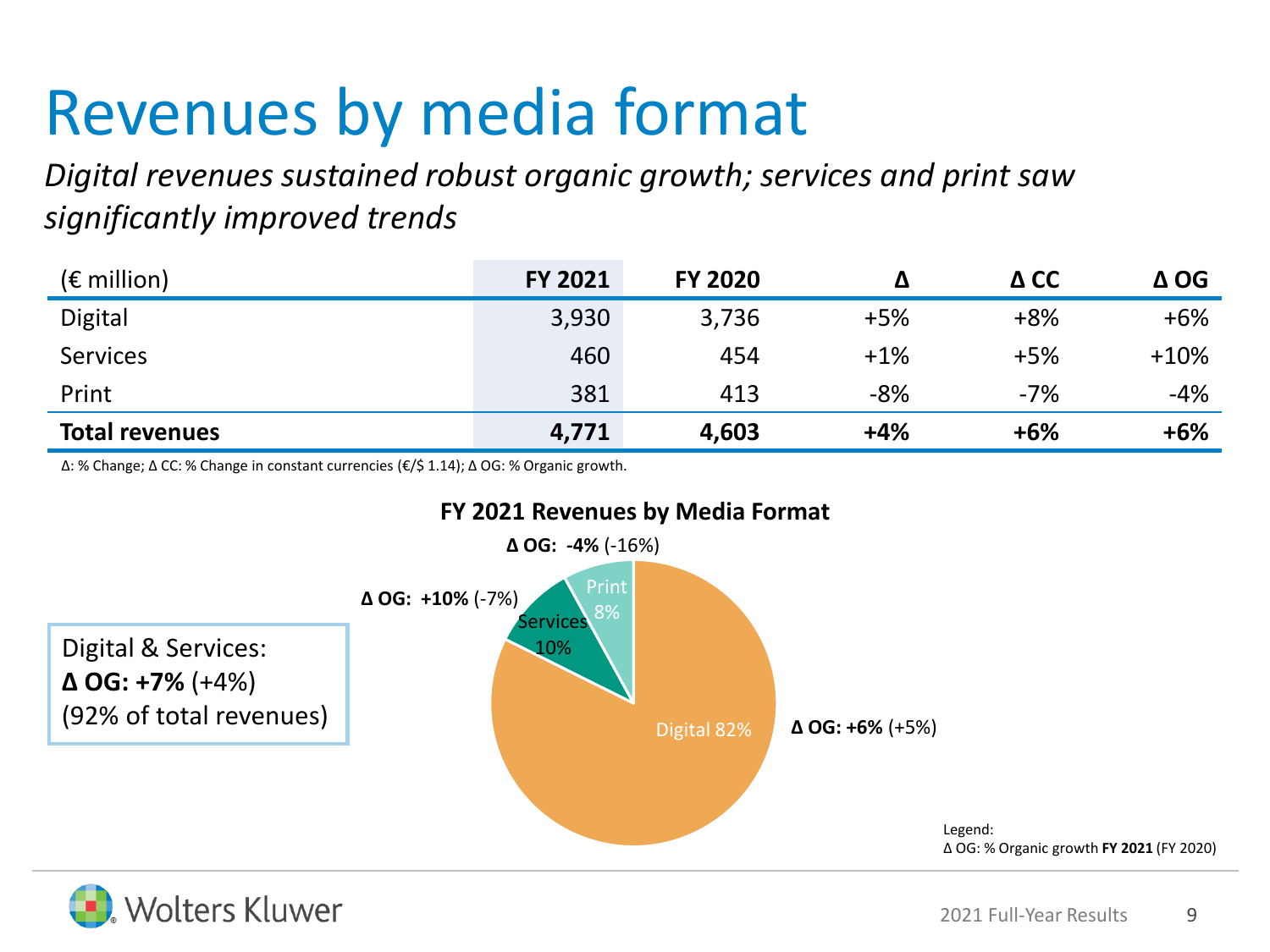### Revenues by type

*Digital & services subscriptions saw accelerated momentum. Non-recurring revenues recovered from steep declines in 2020*



1) PPP refers to the U.S. Small Business Association's Paycheck Protection Program.



'olters Kluwer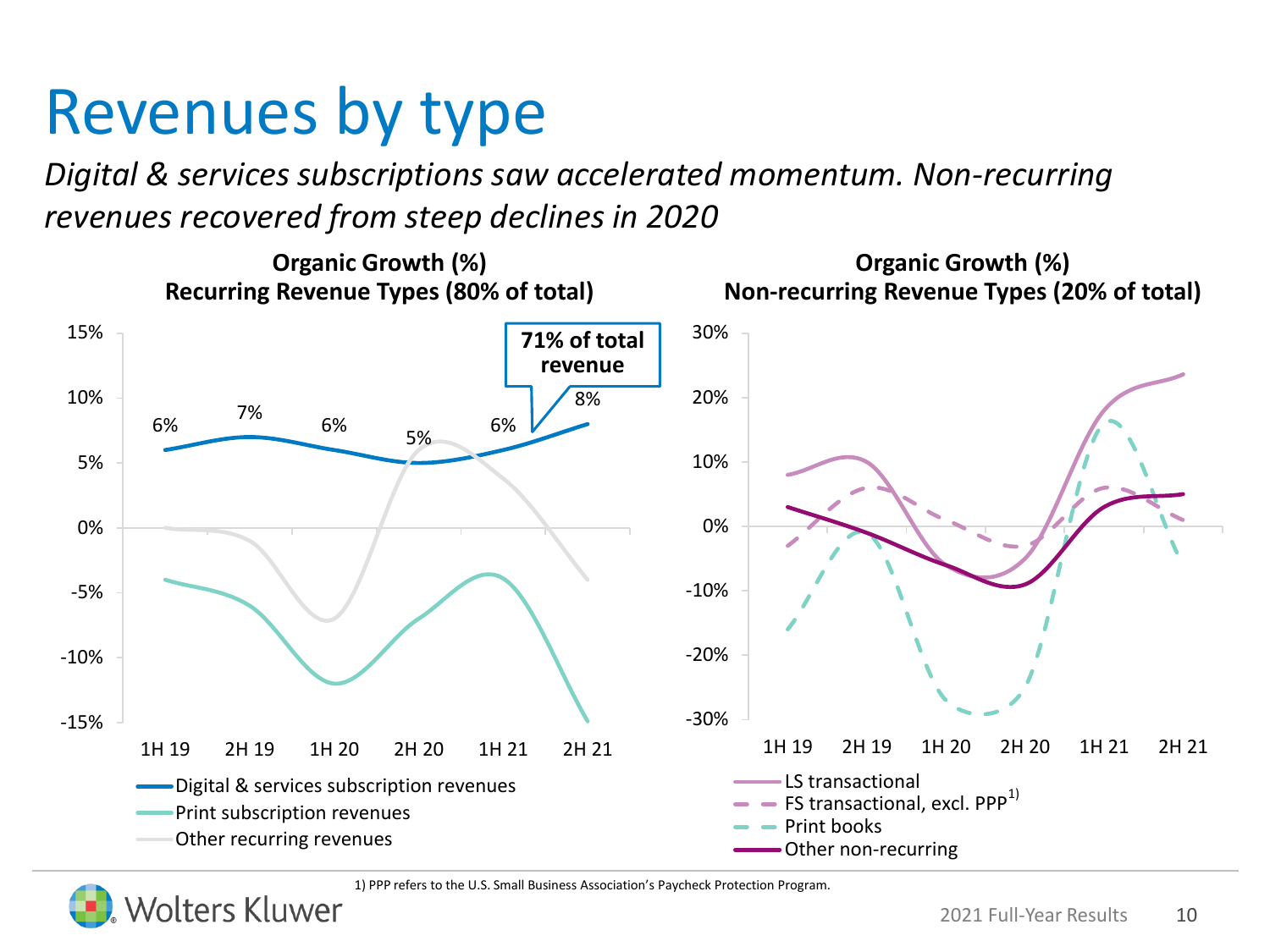### Adjusted operating profit

*Three divisions improved margins; Tax & Accounting margin declined due to increased investment*

| $(\epsilon$ million)             | <b>FY 2021</b> | <b>FY 2020</b> | Δ      | $\Delta$ CC | $\Delta$ OG | <b>Margin</b><br><b>FY 2021</b> | <b>Margin</b><br><b>FY 2020</b> |
|----------------------------------|----------------|----------------|--------|-------------|-------------|---------------------------------|---------------------------------|
| Health                           | 360            | 343            | $+5%$  | $+9%$       | $+9%$       | 29.2%                           | 28.7%                           |
| Tax & Accounting                 | 430            | 431            | 0%     | $+2%$       | 0%          | 28.4%                           | 30.1%                           |
| Governance, Risk & Compliance    | 351            | 313            | $+12%$ | $+17%$      | $+13%$      | 30.8%                           | 29.1%                           |
| Legal & Regulatory               | 121            | 97             | $+25%$ | $+26%$      | $+41%$      | 13.6%                           | 10.7%                           |
| Corporate                        | (57)           | (60)           | $-5%$  | $-5%$       | -5%         |                                 |                                 |
| <b>Adjusted operating profit</b> | 1,205          | 1,124          | $+7%$  | $+11%$      | $+10%$      | 25.3%                           | 24.4%                           |

∆: % Change; ∆ CC: % Change in constant currencies (€/\$ 1.14); ∆ OG: % Organic growth.



#### **FY 2021 Adjusted Operating Profit<sup>1</sup>**

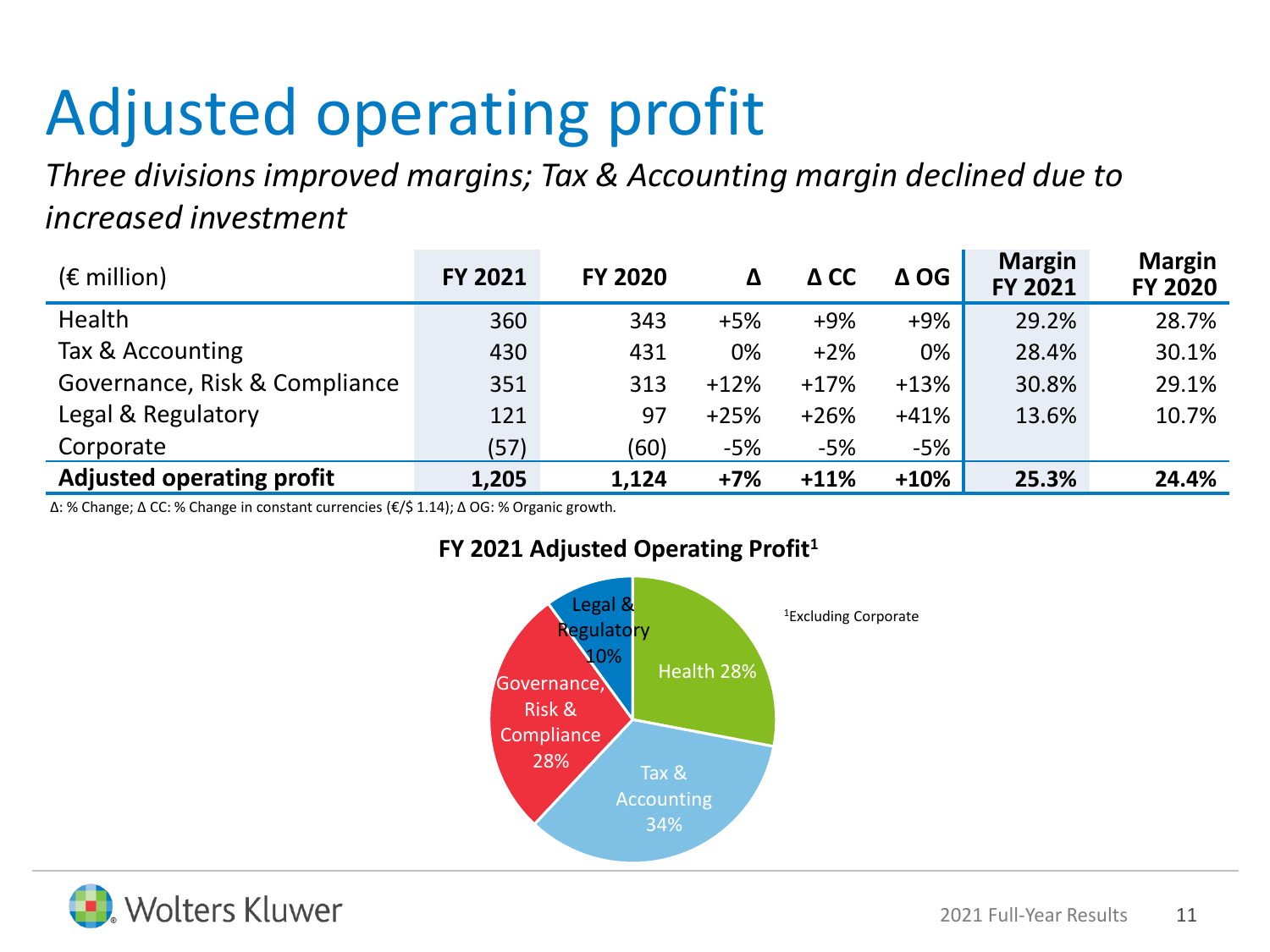### Adjusted net profit and EPS

*Diluted adjusted EPS up +17% in constant currencies, reflecting margin increase, lower tax rate, and reduced share count*

| $(\epsilon$ million, unless otherwise stated) | <b>FY 2021</b> | <b>FY 2020</b> | Δ     | $\Delta$ CC |
|-----------------------------------------------|----------------|----------------|-------|-------------|
| Revenues                                      | 4,771          | 4,603          | $+4%$ | $+6%$       |
| <b>Adjusted operating profit</b>              | 1,205          | 1,124          | $+7%$ | $+11%$      |
| Adjusted operating profit margin              | 25.3%          | 24.4%          |       |             |
| Adjusted net financing costs                  | (78)           | (46)           |       |             |
| Equity-accounted investees, net of tax        | 1              | 6              |       |             |
| Adjusted profit before tax                    | 1,128          | 1,084          | $+4%$ | $+12%$      |
| Tax on adjusted profit                        | (243)          | (249)          |       |             |
| Benchmark tax rate                            | 21.5%          | 23.0%          |       |             |
| Non-controlling interests                     | $\overline{0}$ | $\mathbf 0$    |       |             |
| <b>Adjusted net profit</b>                    | 885            | 835            | $+6%$ | $+15%$      |
| Diluted weighted average shares (million)     | 261.8          | 266.6          |       |             |
| <b>Diluted adjusted EPS</b>                   | €3.38          | £3.13          | $+8%$ | $+17%$      |

∆: % Change; ∆ CC: % Change in constant currencies (€/\$ 1.14).

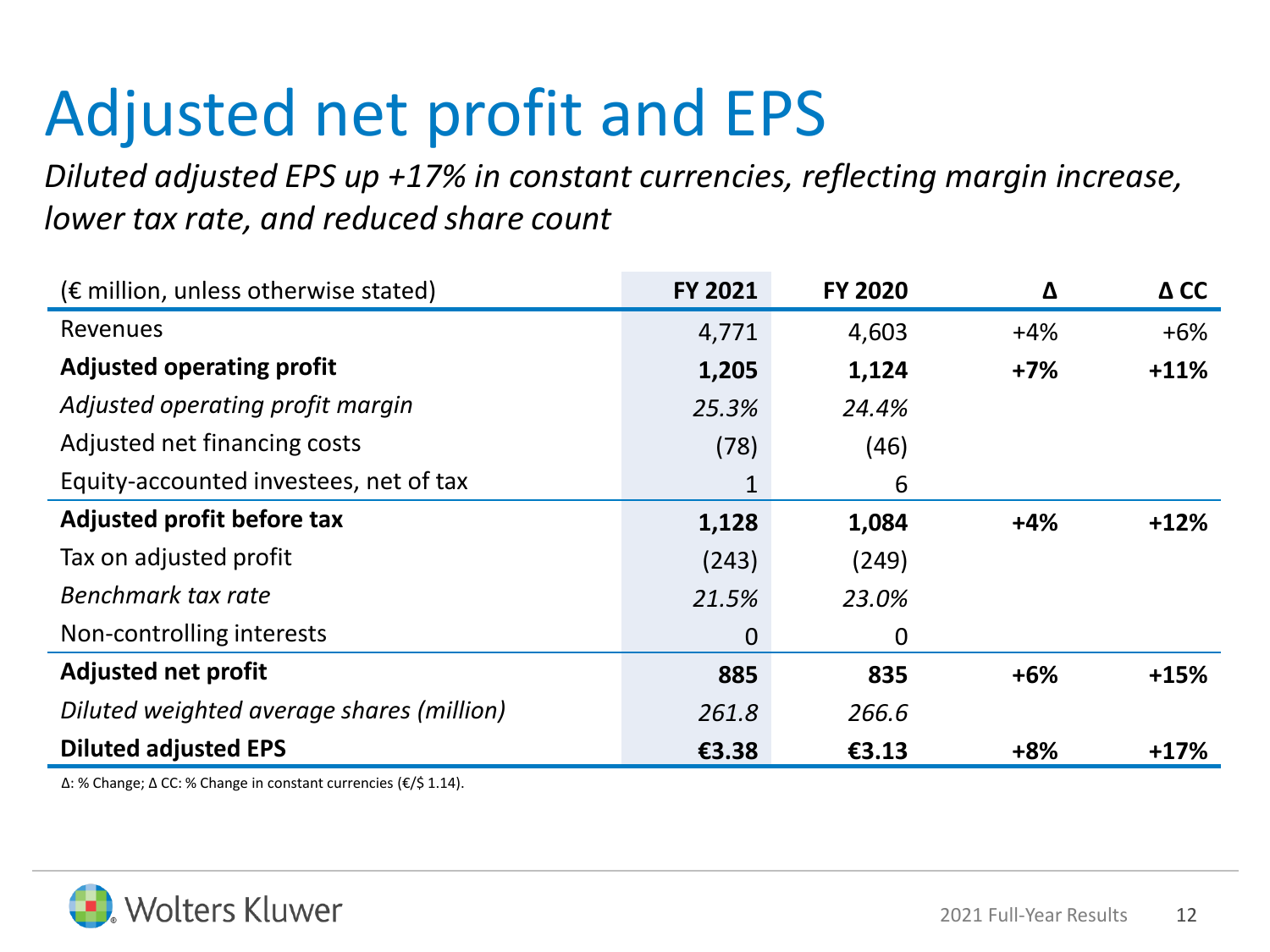### IFRS profit and diluted EPS

#### *Reported net profit up 1% and diluted EPS up 3%*

| $(\epsilon$ million, unless otherwise stated)             | <b>FY 2021</b> | <b>FY 2020</b> | Δ      |
|-----------------------------------------------------------|----------------|----------------|--------|
| <b>Adjusted operating profit</b>                          | 1,205          | 1,124          | $+7%$  |
| Amortization of acquired intangibles                      | (131)          | (144)          |        |
| Impairment of acquired intangibles                        | (33)           | 0              |        |
| Results on divestments of operations                      | (20)           |                |        |
| Other non-benchmark items <sup>1)</sup>                   | (9)            | (9)            |        |
| <b>Operating profit</b>                                   | 1,012          | 972            | $+4%$  |
| <b>Financing results</b>                                  | (84)           | (41)           |        |
| Share of profit of equity-accounted investees, net of tax | 1              | 6              |        |
| <b>Profit before tax</b>                                  | 929            | 937            | $-1%$  |
| Income tax expense                                        | (201)          | (216)          |        |
| Effective tax rate                                        | 21.6%          | 23.1%          |        |
| <b>Profit for the year</b>                                | 728            | 721            | $+1\%$ |
| Non-controlling interests                                 | $\mathbf 0$    | 0              |        |
| Profit for the year to the owners of the company          | 728            | 721            | $+1%$  |
| <b>Diluted EPS</b>                                        | €2.78          | €2.70          | $+3%$  |

∆: % Change. 1) Non-benchmark items include acquisition-related costs including integration provisions, changes in fair value of contingent considerations and remeasurement of loss on assets held for sale.

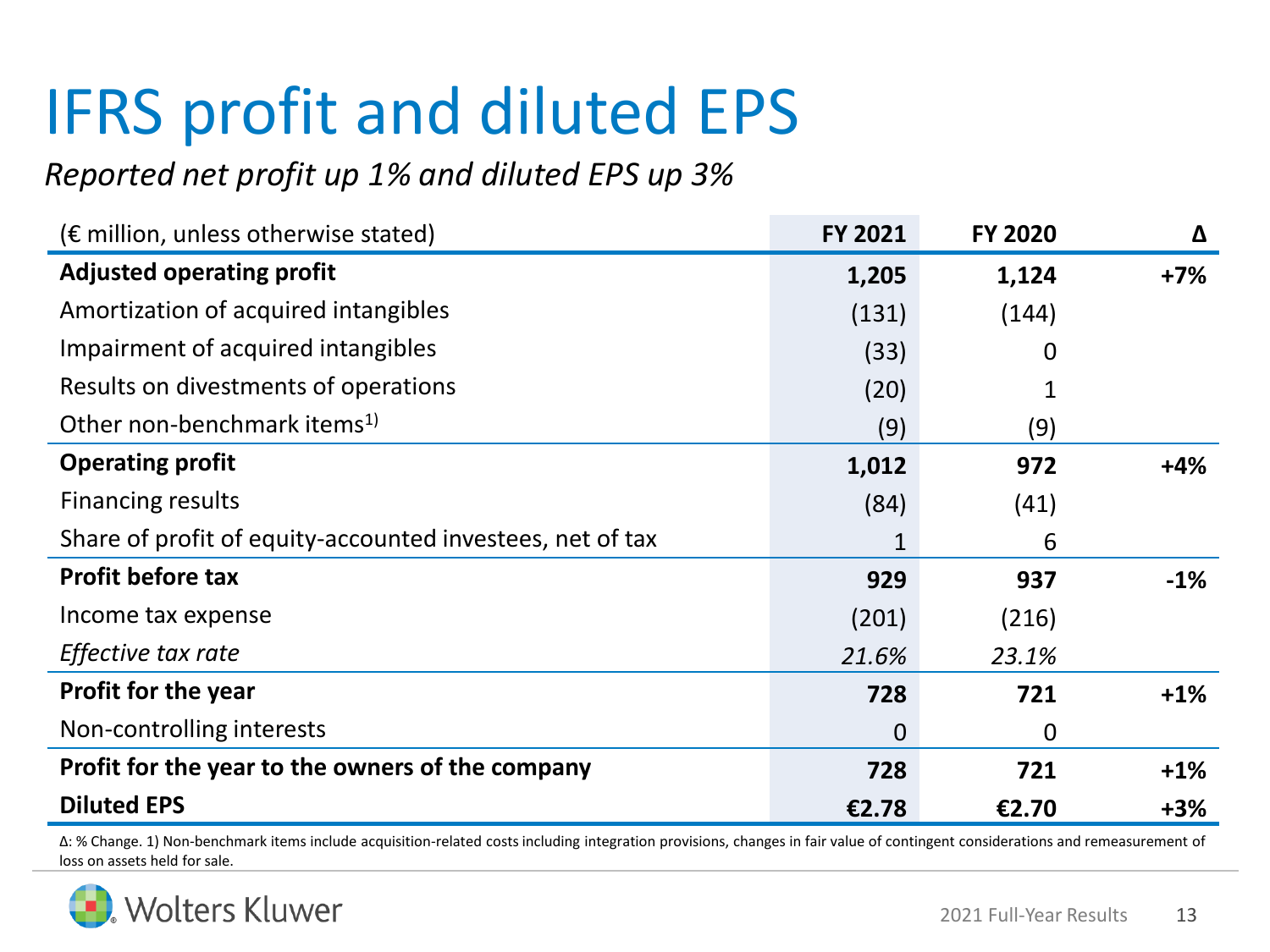### Adjusted free cash flow

#### *Substantially higher working capital inflows drove higher cash conversion*

| $(\epsilon$ million, unless otherwise stated)            | FY 2021        | <b>FY 2020</b> | Δ      | $\Delta$ CC |
|----------------------------------------------------------|----------------|----------------|--------|-------------|
| <b>Adjusted operating profit</b>                         | 1,205          | 1,124          | $+7%$  | $+11%$      |
| Depreciation, amortization, impairment other intangibles | 237            | 223            |        |             |
| Depreciation and impairment of right-of-use assets       | 72             | 75             |        |             |
| <b>Adjusted EBITDA</b>                                   | 1,514          | 1,422          | $+7%$  | $+10%$      |
| Capital expenditure                                      | (239)          | (231)          |        |             |
| Repayment of lease liabilities and lease interest paid   | (77)           | (85)           |        |             |
| Autonomous movements in working capital                  | 150            | 39             |        |             |
| Adjusted operating cash flow                             | 1,348          | 1,145          | $+18%$ | $+20%$      |
| Cash conversion ratio                                    | 112%           | 102%           |        |             |
| Paid financing costs (excl. lease interest)              | (57)           | (54)           |        |             |
| Paid corporate income tax                                | (277)          | (221)          |        |             |
| Net increase in restructuring provision <sup>1)</sup>    | (33)           | 17             |        |             |
| Tax adjustments <sup>2)</sup>                            | 12             | 1              |        |             |
| Additional defined benefit pension contributions         | $\overline{0}$ | (2)            |        |             |
| Other <sup>3)</sup>                                      | 17             | 21             |        |             |
| <b>Adjusted free cash flow</b>                           | 1,010          | 907            | $+11%$ | $+15%$      |

∆: % Change; ∆ CC: % Change in constant currencies (€/\$ 1.14).

1) Adjusted free cash flow excludes additions to provisions for acquisition integration and restructuring of stranded cost following divestment.

2) Tax adjustments relate to the net tax effects on divested assets, consolidation of platform technology, and repatriation tax.

3) Other includes share-based payments (2021: €24 million; 2020: €24 million), curtailments and plan amendments (2021: -€11 million; 2020: -€2 million), dividends received (2021: €0 million; 2020: €1 million), and other items.

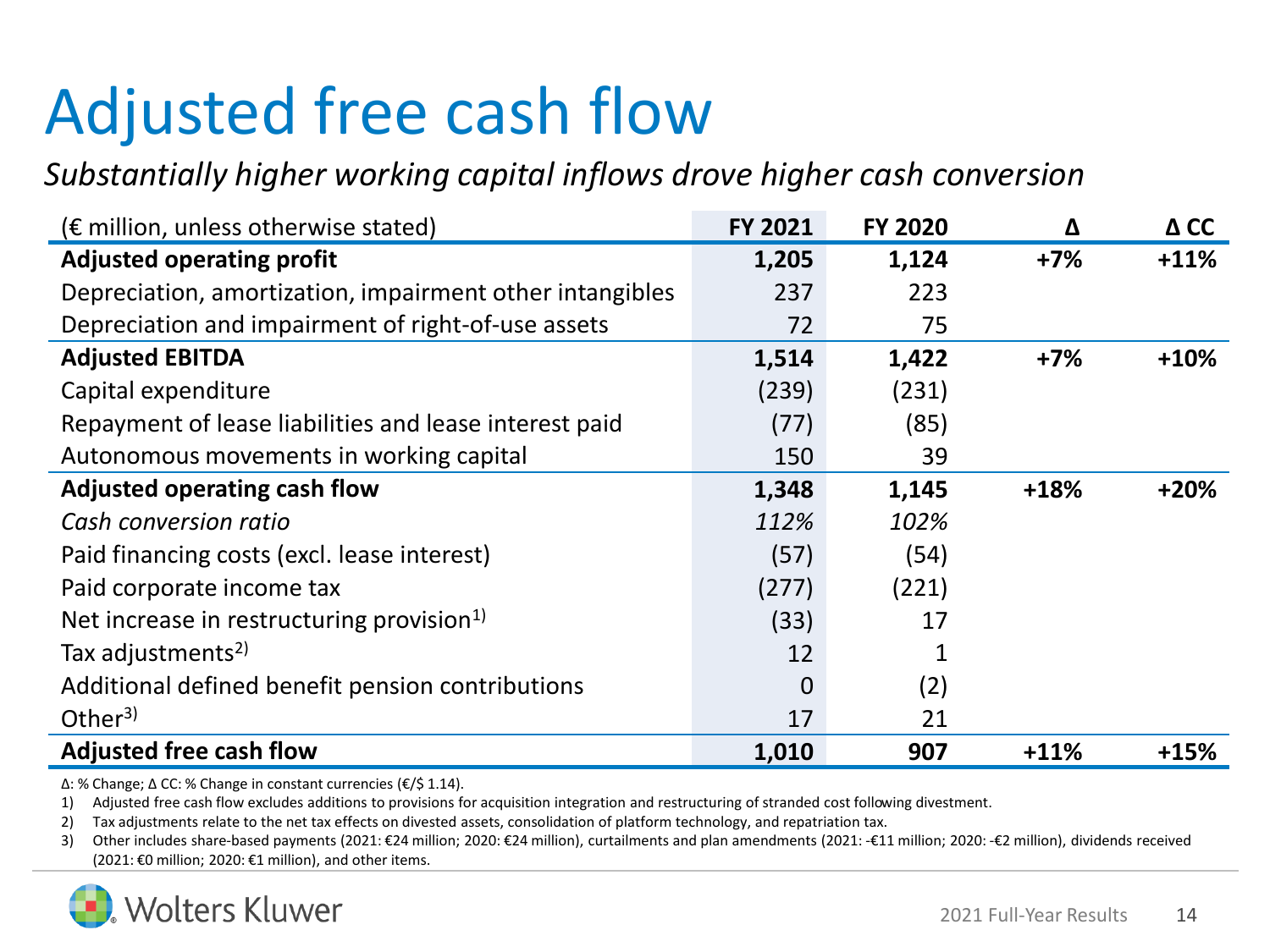### Movement in net debt

*We returned over 70% of adjusted free cash flow to shareholders in 2021*

| $(\epsilon$ million, unless otherwise stated)                                  | <b>FY 2021</b> | <b>FY 2020</b> |
|--------------------------------------------------------------------------------|----------------|----------------|
| Net debt at start of period                                                    | (2, 383)       | (2, 199)       |
| Adjusted free cash flow                                                        | 1,010          | 907            |
| Dividends paid                                                                 | (373)          | (334)          |
| Acquisition spending, net of cash acquired, including costs <sup>1)</sup>      | (113)          | (406)          |
| Divestiture cash proceeds, net of cash disposed, including costs <sup>2)</sup> | 68             | 48             |
| Share repurchases                                                              | (410)          | (350)          |
| Net increase in lease liabilities                                              | 17             | 20             |
| Other <sup>3)</sup>                                                            | 53             | (69)           |
| Movement in net debt                                                           | 252            | (184)          |
| <b>Net debt on December 31</b>                                                 | (2, 131)       | (2, 383)       |
| Net-debt-to-EBITDA ratio                                                       | 1.4x           | 1.7x           |

1) Includes acquisition spending, net of cash acquired (2021: €108 million) and acquisition related costs (2021: €5 million).

2) Includes receipts from divestments, net of cash disposed (2021: €76 million) less paid divestment expenses (2021: €8 million).

3) 'Other' includes FX differences in cash and cash equivalents (+€76 million), changes in the fair value of derivatives, and other smaller items.

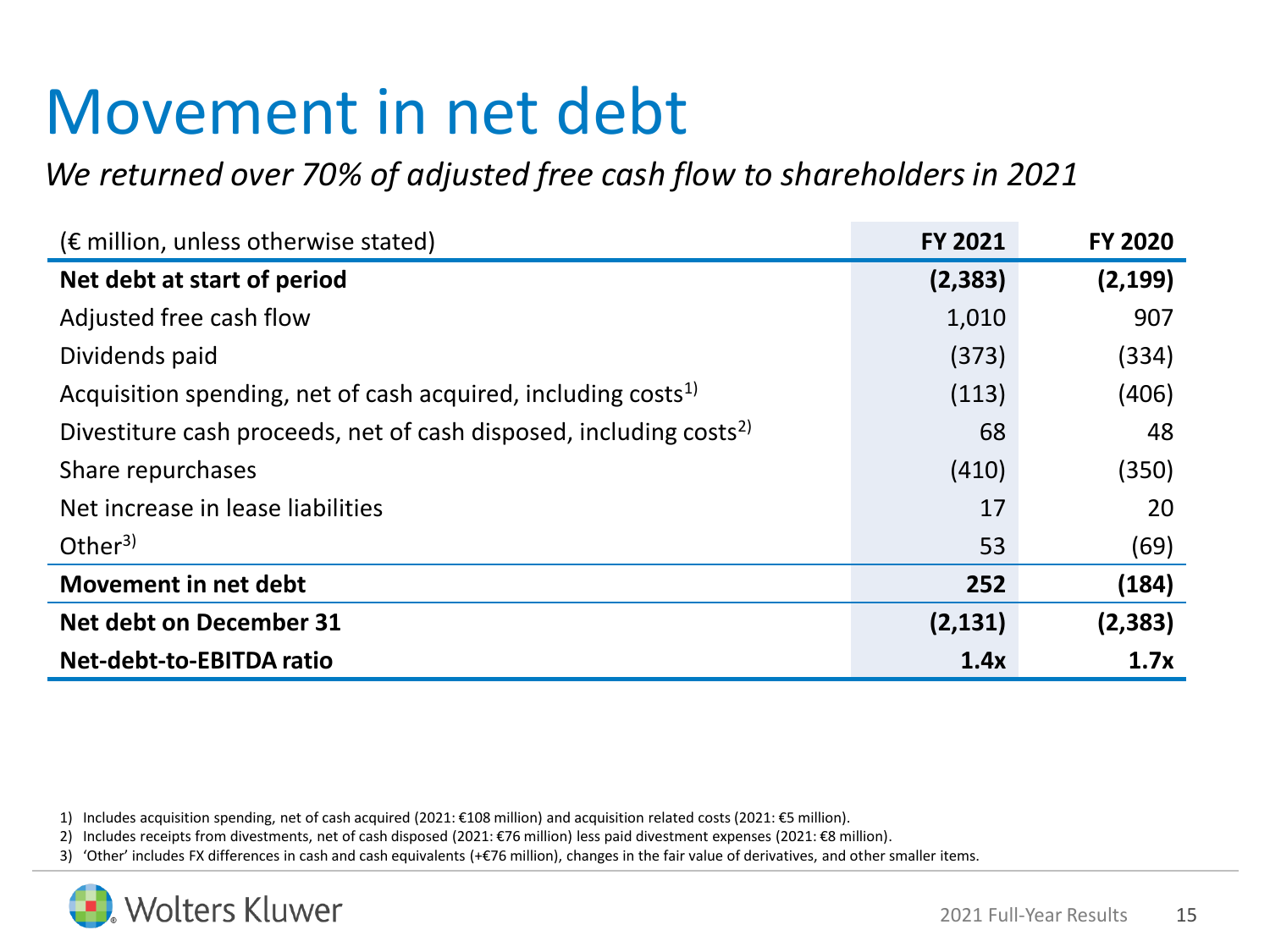### Dividends and share buybacks

*We are proposing a total dividend of €1.57 (+15%) and intend to repurchase up to €600 million in shares in 2022*

300 550 350 350  $\mathbf{410}^{^{1)}$ 600 200 200 350 50 2017 2018 2019 2020 2021 2022 ■ Completed ■Intended **Dividend per Share (€)**  Interim dividend Proposing total dividend per share of  $£1.57$  for financial year 2021, an increase of +15% Total dividend **Share Buybacks (€ million)** Announcing intention to repurchase up to  $\epsilon$ 600 million in shares in 2022 (incl. anti-dilution)  $\begin{array}{|c|c|c|c|c|}\n\hline\n0.20 & 0.34 & 0.39 & 0.47 & 0.54\n\end{array}$ 0.85 0.98 1.18 1.36 1.57 2017 2018 2019 2020 2021

1) In 2017, 2018, and 2021 the plan share buybacks were expanded by redeploying disposal proceeds to shareholders (2017: €100 million, 2018: €350 million, 2021: €60 million).

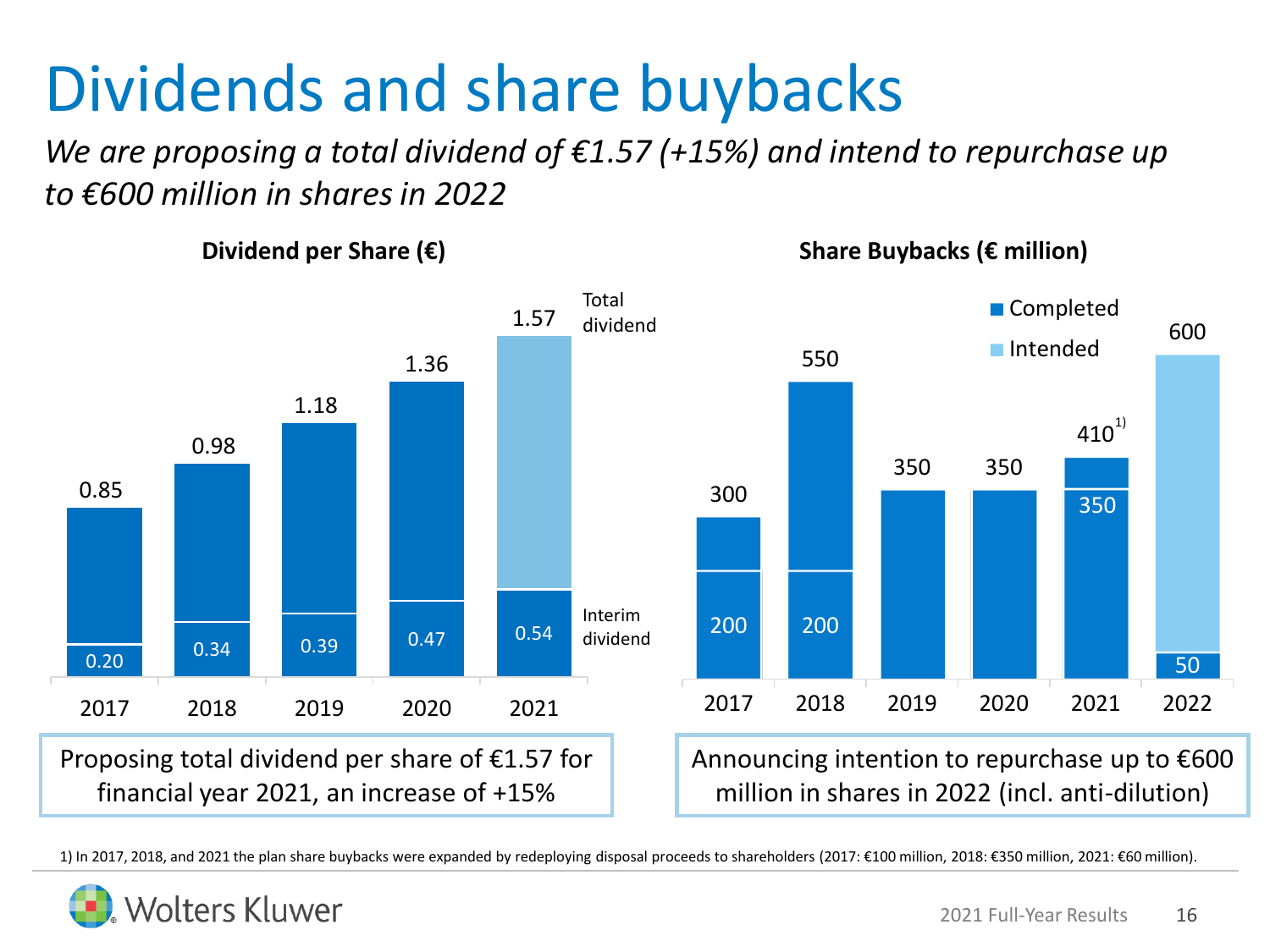#### Results summary

*Strong recovery in organic growth, leading to higher margins; substantial cash returns to shareholders*

| Organic growth +6%                                                                                    | <b>Adjusted operating</b><br>margin up 90 basis<br>points to 25.3%                         | <b>Diluted adjusted</b><br><b>EPS +17%</b><br>in constant currencies |
|-------------------------------------------------------------------------------------------------------|--------------------------------------------------------------------------------------------|----------------------------------------------------------------------|
| <b>Adjusted FCF</b><br>€1 billion, up 15%<br>in constant currencies<br><b>Cash conversion</b><br>112% | <b>Strong balance sheet</b><br>Net-debt-to-EBITDA 1.4x<br><b>ROIC improved to</b><br>13.7% | Over 70% of adjusted<br><b>FCF returned to</b><br>shareholders       |

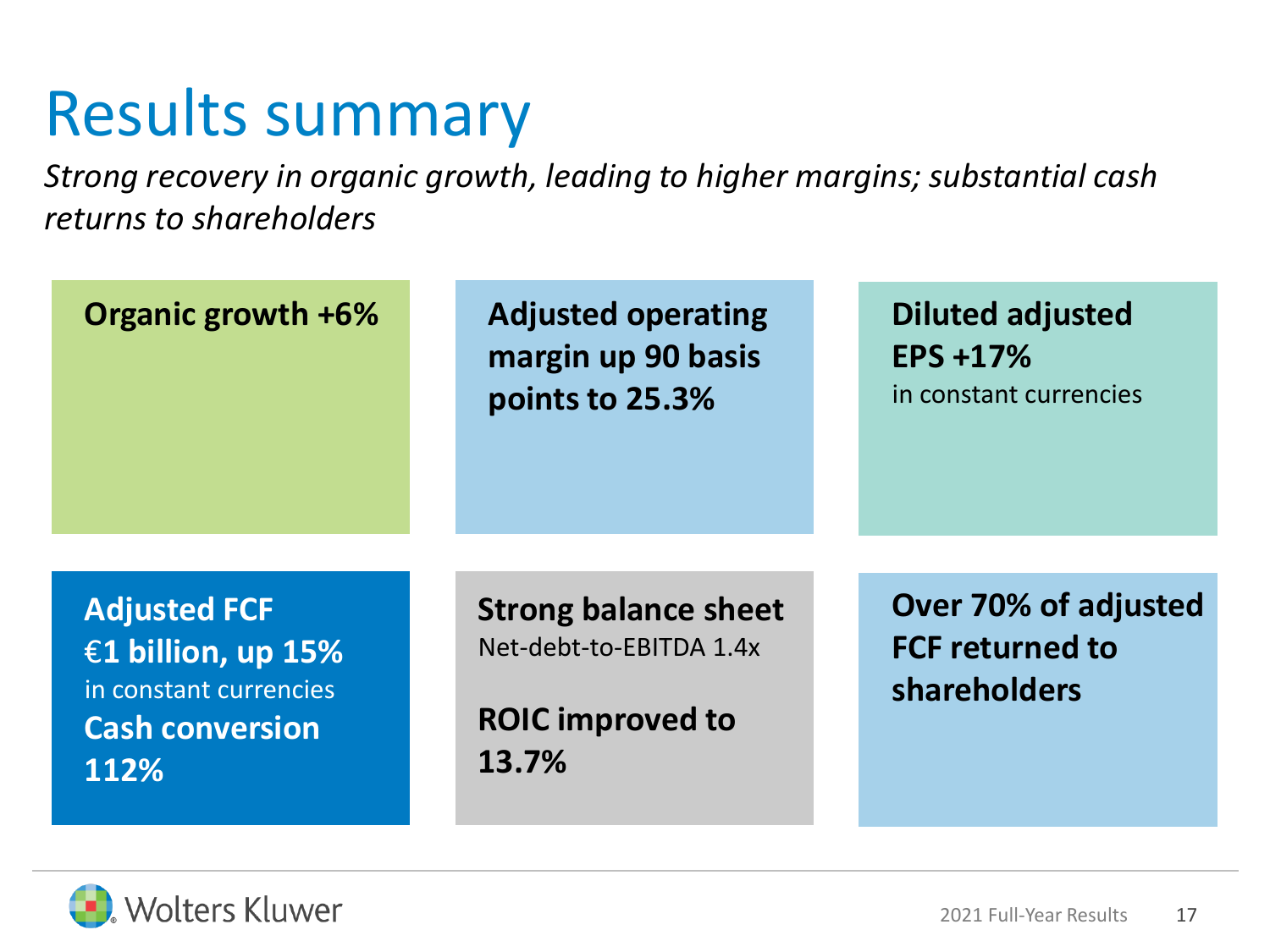#### Agenda

- **Introduction**
- **E** Financial Review
- ◼ **Operating and Strategic Review**
- Outlook 2022
- **Appendices**

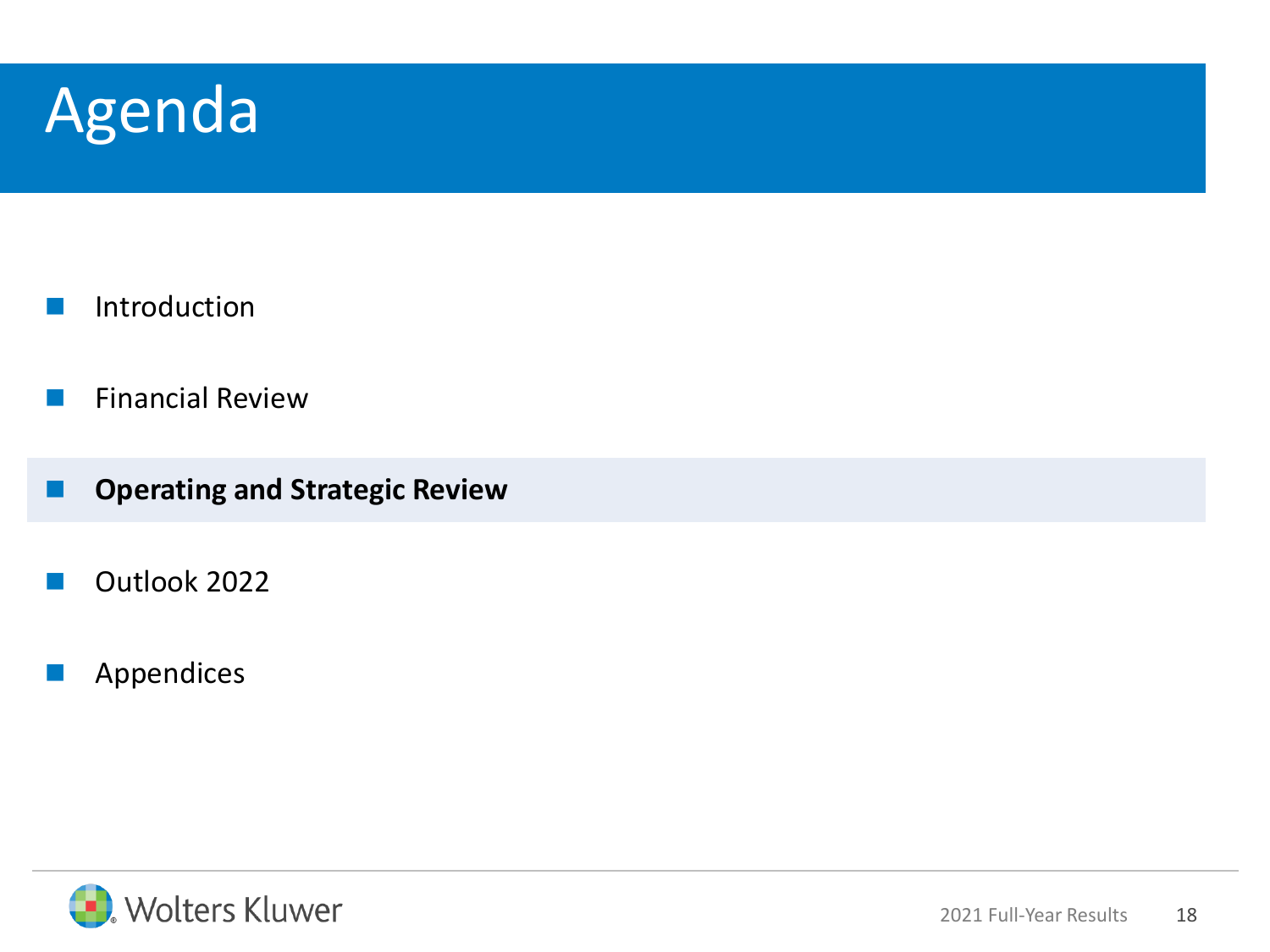### **Health**

*Organic growth +7%; margin increase mainly reflects operational gearing and lower restructuring charges*

| $\epsilon$ million           | 2021 | 2020                                 | $\Delta$           | ACC AOG |     |
|------------------------------|------|--------------------------------------|--------------------|---------|-----|
| Revenues                     |      | $1,234$ $1,193$ $+3\%$ $+7\%$ $+7\%$ |                    |         |     |
| Adjusted operating<br>profit | 360  |                                      | <b>343</b> +5% +9% |         | +9% |
| Margin                       |      | 29.2% 28.7%                          |                    |         |     |

∆: % Change; ∆ CC: % Change in constant currencies (€/\$ 1.14); ∆ OG: % Organic growth.

#### **Clinical Solutions**

- Revenues up +8% organically, with strong performance in all geographic regions
- **UpToDate and drug data recorded high-single-digit** organic growth

#### **Health Learning, Research & Practice**

- Organic revenues up +6%, benefiting from the ASCO journal contract and a recovery in print book sales
- Digital *expert solutions* for nursing practice and education delivered another year of strong growth



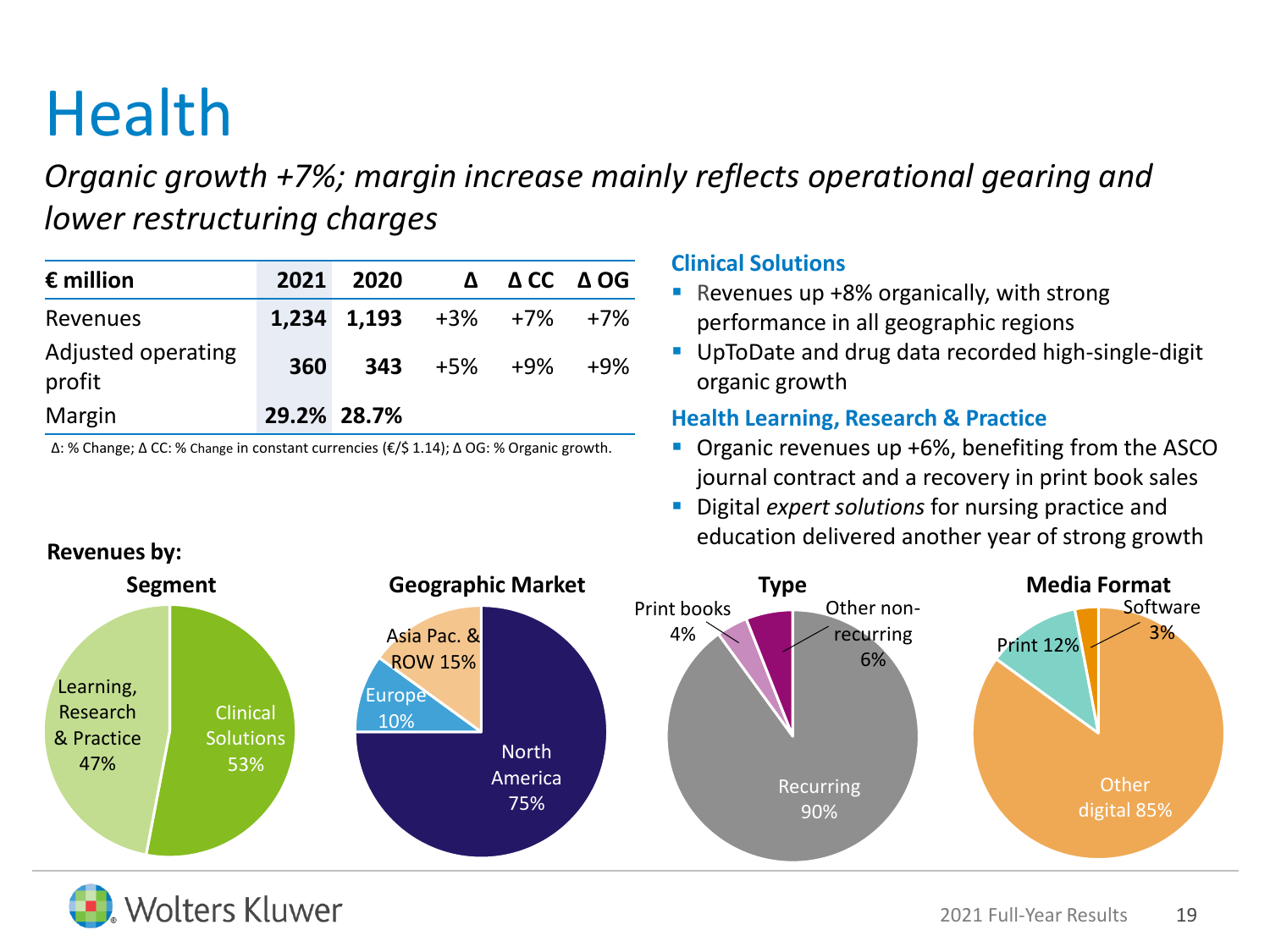### Tax & Accounting

*Organic growth +6%; margin decline reflects increased investment to support growth in cloud-based software*

| $\epsilon$ million           | 2021 | 2020        | Δ       |        | $\triangle CC$ $\triangle OG$ |
|------------------------------|------|-------------|---------|--------|-------------------------------|
| Revenues                     |      | 1,510 1,431 | +6% +7% |        | +6%                           |
| Adjusted operating<br>profit | 430  | 431         |         | 0% +2% | 0%                            |
| Margin                       |      | 28.4% 30.1% |         |        |                               |

∆: % Change; ∆ CC: % Change in constant currencies (€/\$ 1.14); ∆ OG: % Organic growth.

#### **Corporate Performance Solutions**

- Revenues up +10% organically, led by CCH Tagetik
- CCH Tagetik and TeamMate cloud software revenues continued to grow strongly

#### **Professional Tax & Accounting**

- Revenues up +5% organically, driven by renewals and upgrades for cloud-based solutions
- **U.S. publishing business saw an improvement in print** books and training revenues



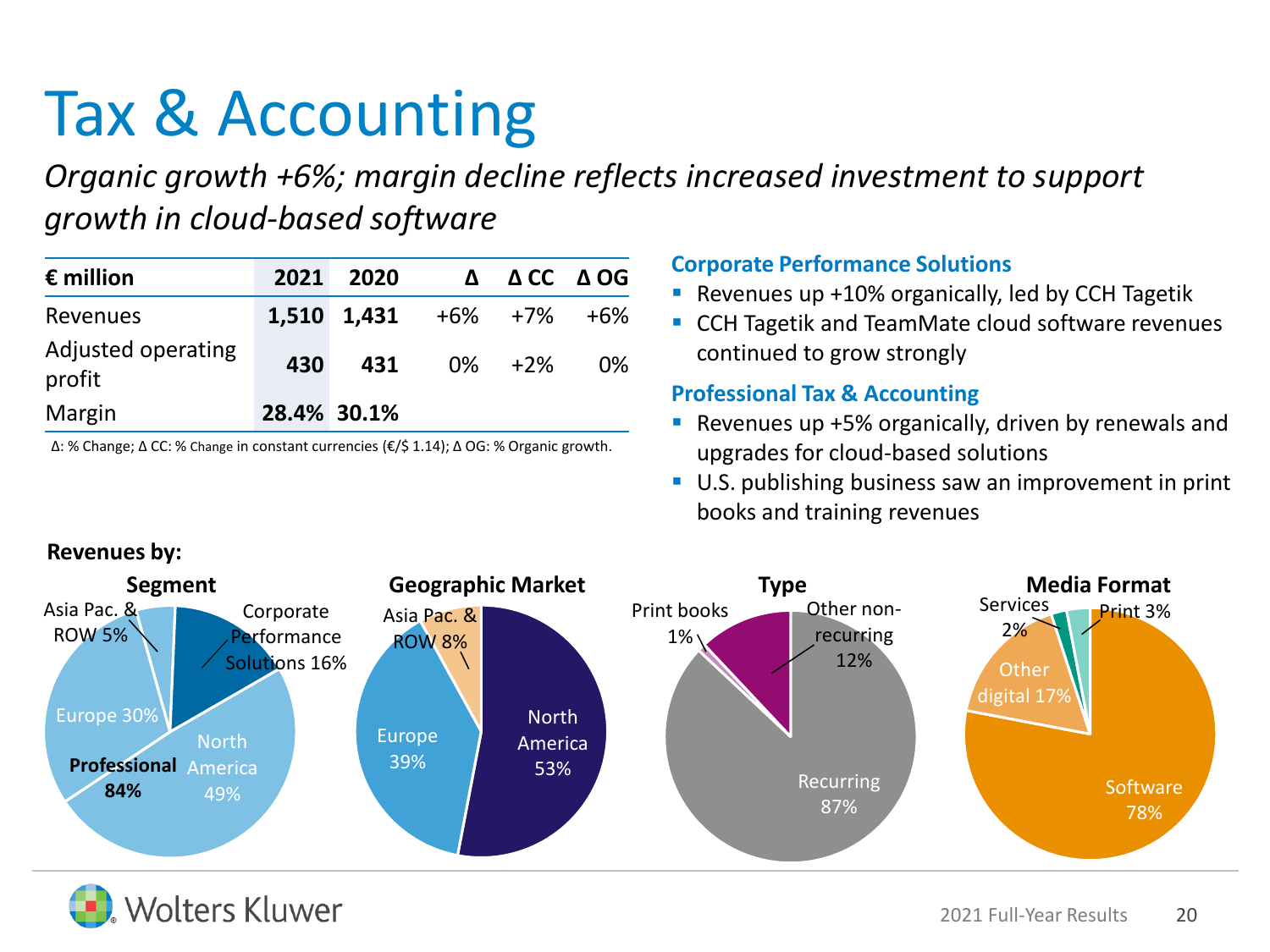### Governance, Risk & Compliance

*Organic growth +6%; margin increase due to lower restructuring charges and provisions, partly offset by increased investment*

| $\epsilon$ million           |     | 2021 2020   |                            | $\triangle$ $\triangle$ CC $\triangle$ OG |  |
|------------------------------|-----|-------------|----------------------------|-------------------------------------------|--|
| <b>Revenues</b>              |     | 1,139 1,074 |                            | +6% +10% +6%                              |  |
| Adjusted operating<br>profit | 351 |             | $313 + 12\% + 17\% + 13\%$ |                                           |  |
| Margin                       |     | 30.8% 29.1% |                            |                                           |  |

∆: % Change; ∆ CC: % Change in constant currencies (€/\$ 1.14); ∆ OG: % Organic growth.

#### **Legal Services**

- **E** Revenues up  $+12%$  organically, buoyed by transactional volumes (+21%)
- ELM Solutions improved to +5% organic growth **Financial Services**
- Revenues down -1% organically but rose +3% excluding revenues associated with the PPP
- **EXTEND 1** Lien Solutions recorded a strong recovery in transactions



**Volters Kluwer**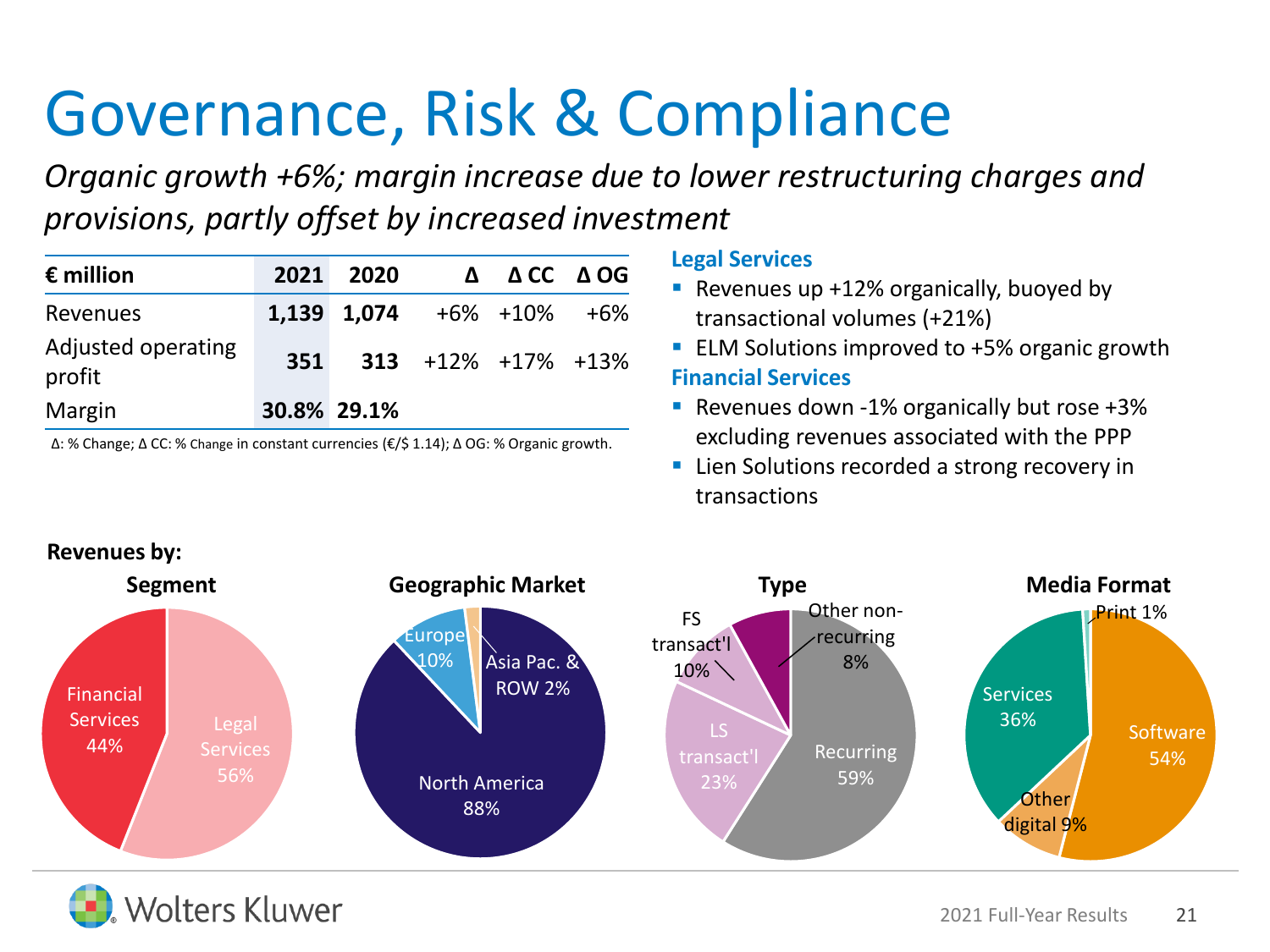### Legal & Regulatory

*Organic growth +3%; margin increase mainly reflects operational gearing, lower restructuring charges, and a one-time pension benefit*

| $\epsilon$ million           | 2021 | 2020        | $\mathbf{\Lambda}$        | ACC AOG |
|------------------------------|------|-------------|---------------------------|---------|
| Revenues                     | 888  |             | 905 $-2\%$ $-1\%$ $+3\%$  |         |
| Adjusted operating<br>profit | 121  |             | $97 + 25\% + 26\% + 41\%$ |         |
| Margin                       |      | 13.6% 10.7% |                           |         |

∆: % Change; ∆ CC: % Change in constant currencies (€/\$ 1.14); ∆ OG: % Organic growth.

#### **EHS/ORM1) & Legal Software**

- Organic growth +8%, driven by double-digit growth in recurring cloud-based revenues
- Legal software tools drove strong growth in cloud subscriptions and non-recurring revenues

#### **Legal & Regulatory Information Solutions**

■ Organic growth +2%, driven by good growth in digital information solutions



1) Environmental, Health and Safety (EHS), and Operational Risk Management (ORM).<br>VOITETS KIUWET

#### **Revenues by:**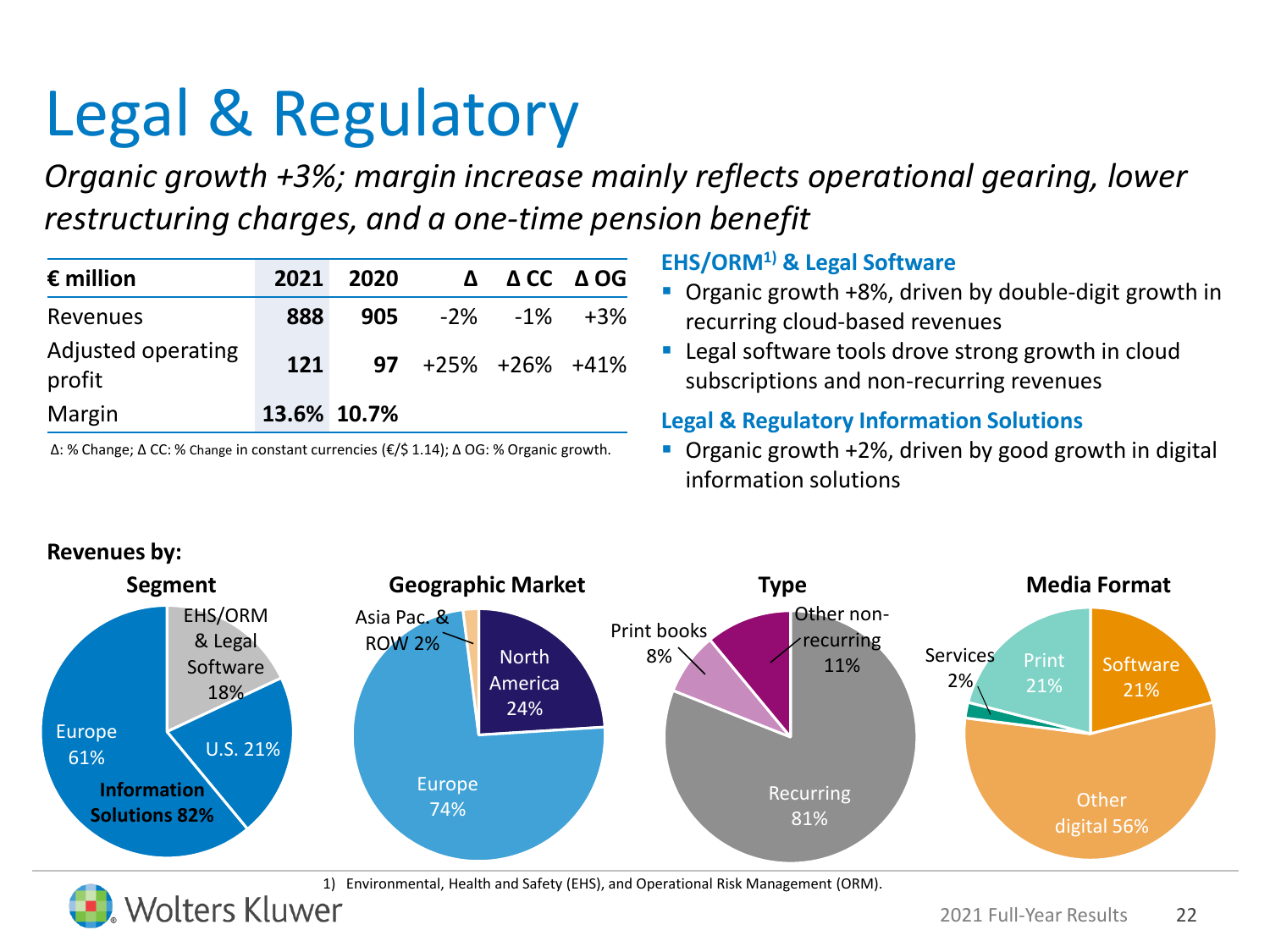### Strategy 2022-2024

*Our new strategic plan should deliver good organic growth, improved margins and returns, and advance sustainability over the coming three years*

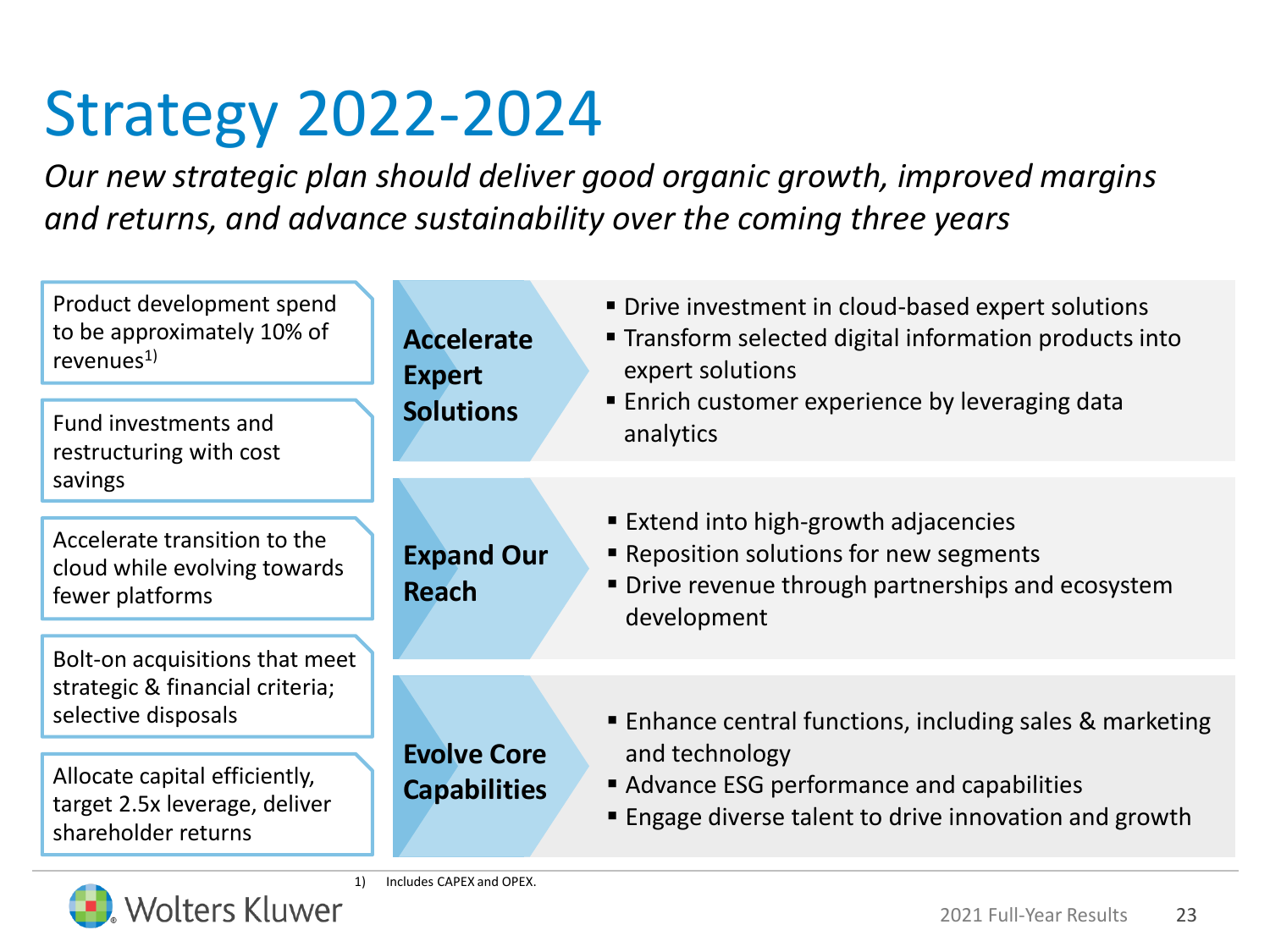### Cloud-based expert solutions

*Investing in cloud-based solutions: almost a third of our software revenues are cloud-based and growing at a double-digit organic growth rate*



Note: Other software revenues includes ancillary revenues sold with software, such as returns filing fees, invoice volume fees, mortgage filing fees.

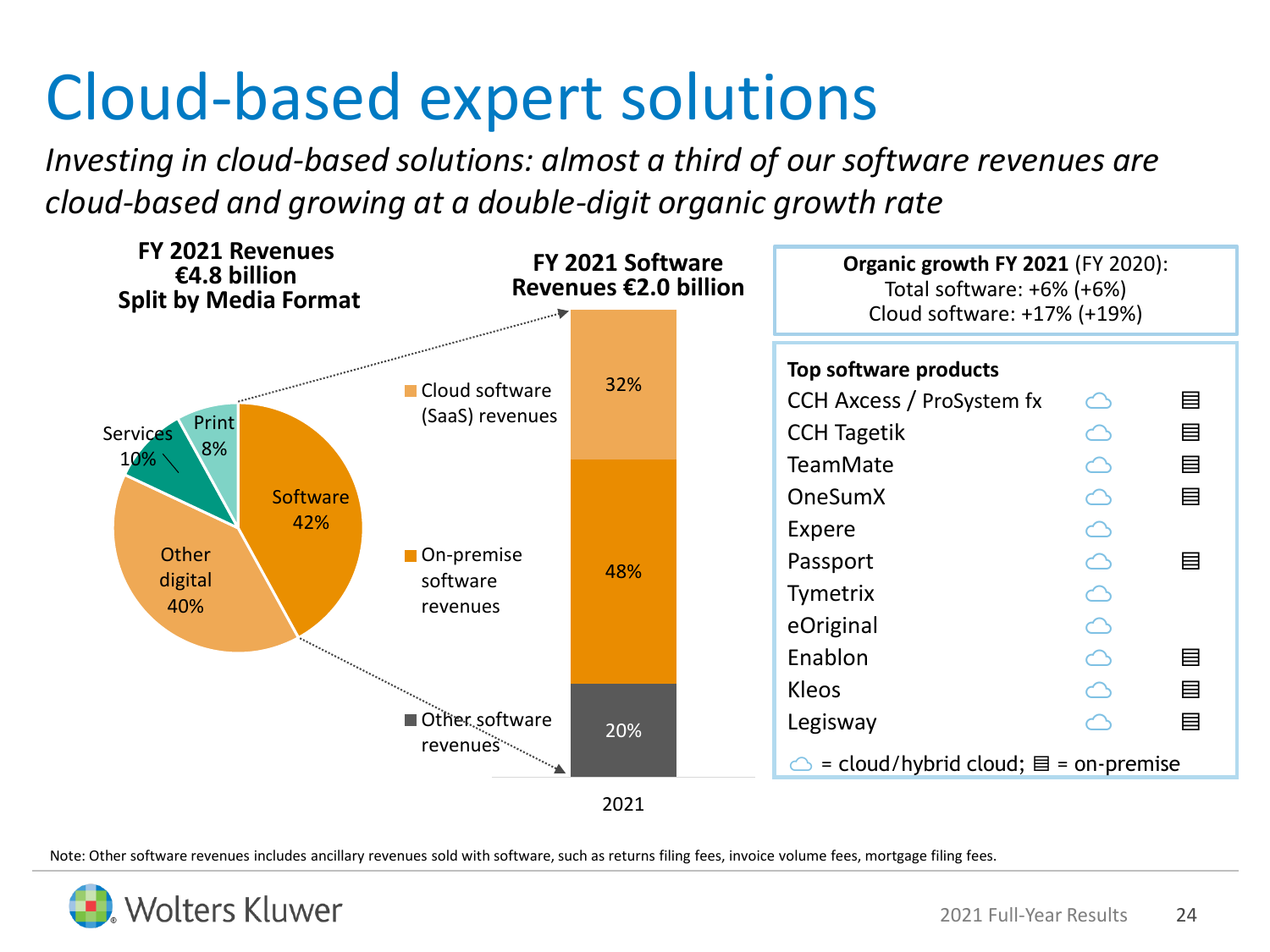### Expanding our reach

*eOriginal extended our reach into a fast-growing market adjacency along our customers' lending workflow*



- **Digital Lending Workflow <br>
eOriginal, acquired in December 2020,** extended GRC Compliance Solutions into digital loan closing and storage adjacency
	- **EXECTE:** eOriginal allows frictionless, secure and trusted transactions, enabling speed and capital efficiency and works seamlessly with third-party partner applications via its APIfirst product strategy
	- **Creates synergies with our existing digital** loan compliance solution, Expere and analytics tool, Wiz; together we serve over 1,000 lenders across multiple verticals such as mortgage, auto, commercial, and consumer
	- **EXEC** eOriginal posted double-digit revenue growth in 2021 (not included in organic); Over 90% of revenue is recurring and cloudbased

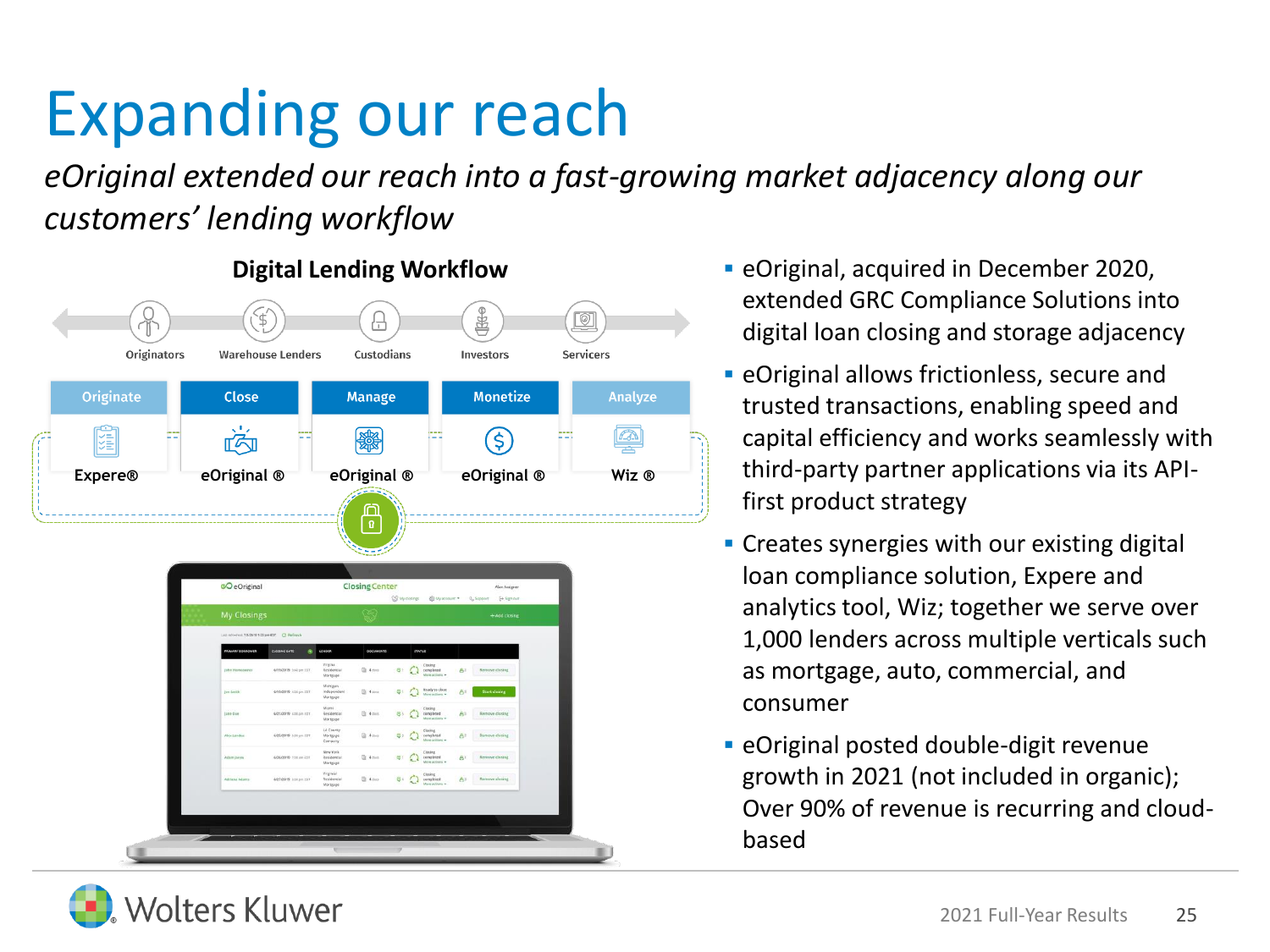### Evolving core capabilities

*We aim to strengthen our core capabilities to drive value*



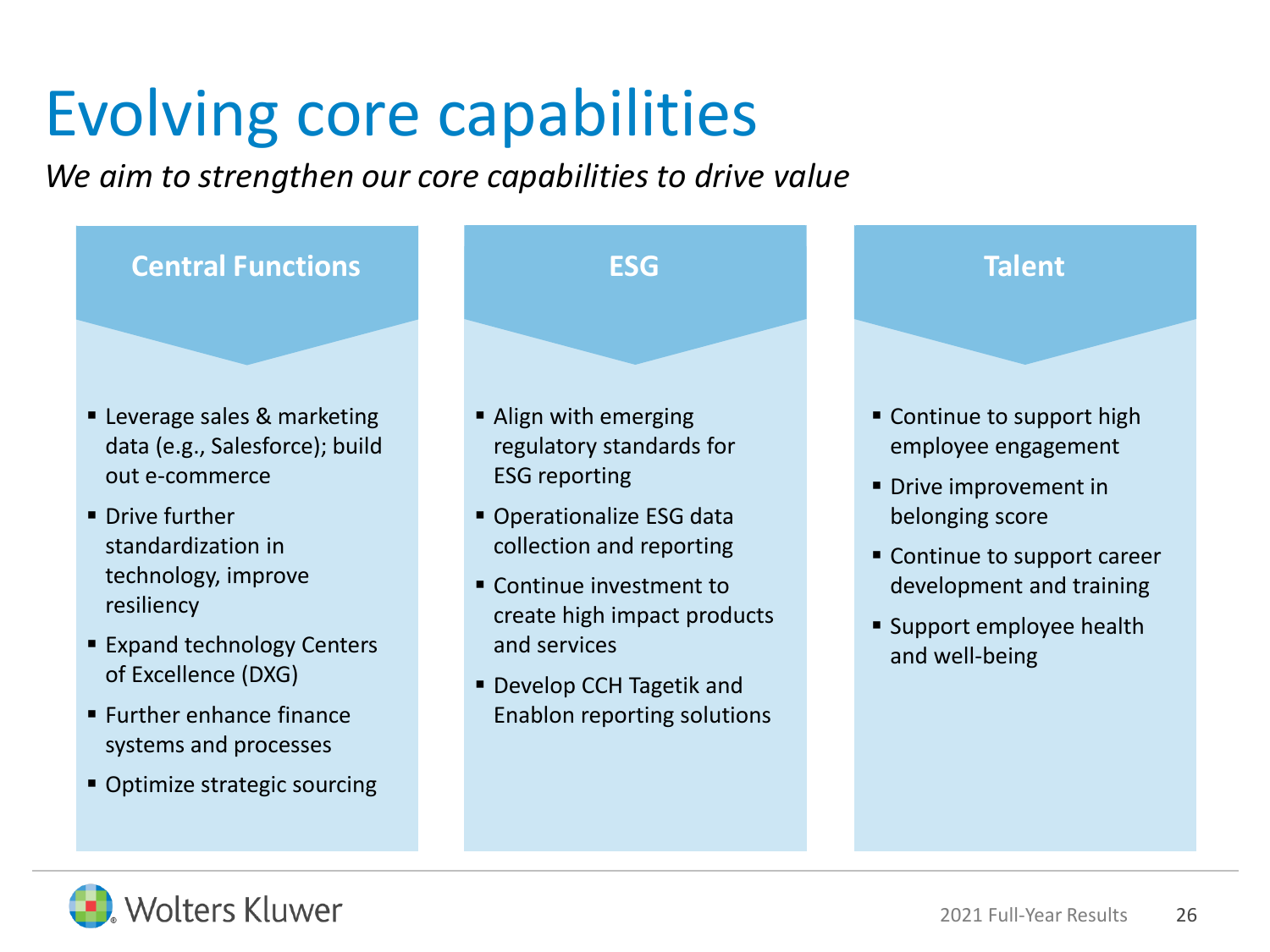#### Agenda

- **Introduction**
- **Financial Review**
- Operating and Strategic Review
- Outlook 2022
- **Appendices**

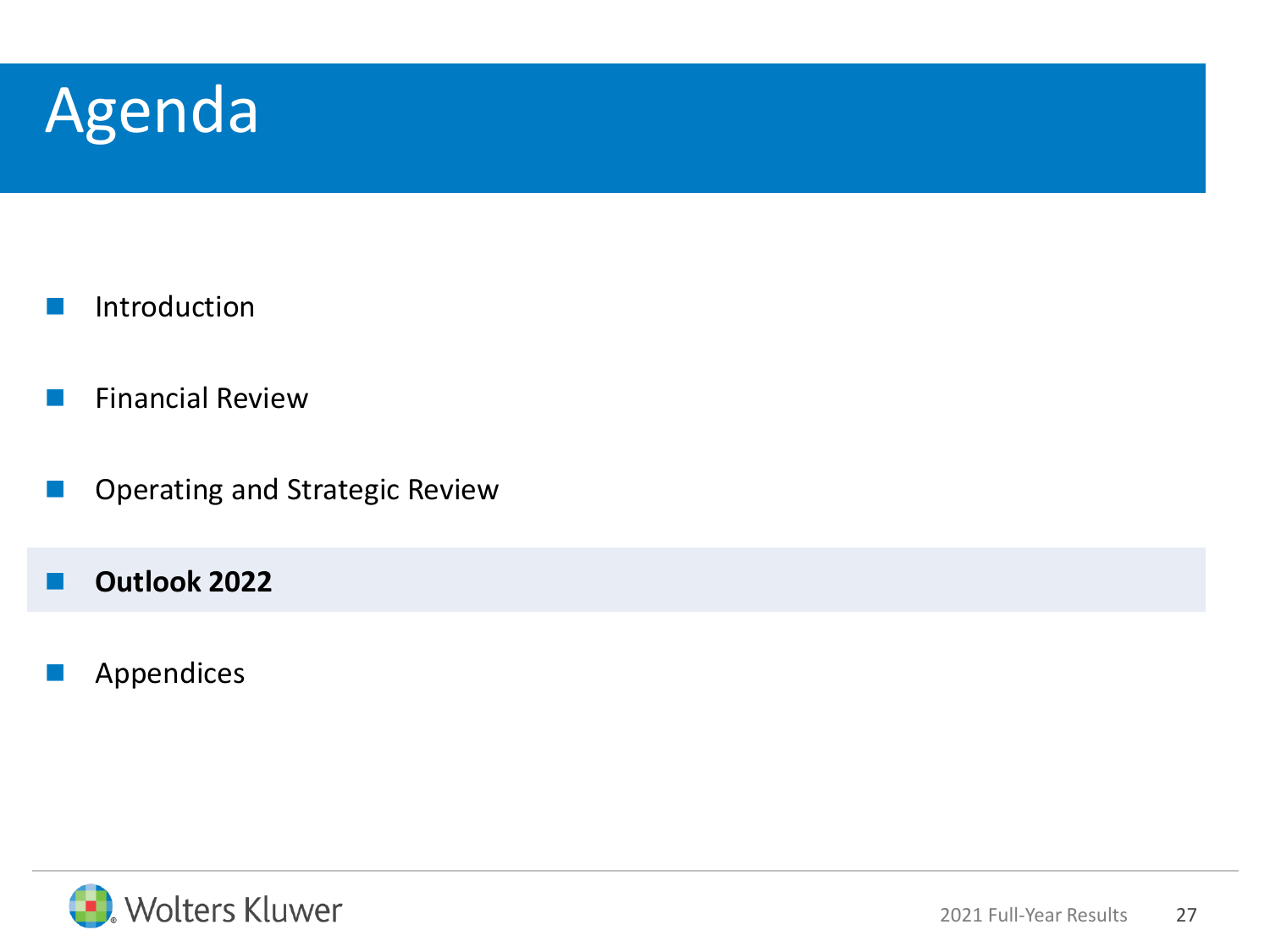### Guidance 2022

| <b>Performance indicators</b>    | 2022 Guidance           | 2021           |
|----------------------------------|-------------------------|----------------|
| Adjusted operating profit margin | 25.5%-26.0%             | 25.3%          |
| Adjusted free cash flow          | €1,025-€1,075 million   | €1,010 million |
| Return on invested capital       | Around 14%              | 13.7%          |
| Diluted adjusted EPS             | Mid-single-digit growth | €3.38          |

Note: Guidance for adjusted operating profit margin and ROIC is in reported currencies and assumes an average EUR/USD rate in 2022 of €/\$ 1.13. Guidance for adjusted free cash flow and diluted adjusted EPS is in constant currencies (€/\$ 1.18). Guidance reflects share repurchases for up to €600 million in 2022.

#### *Additional guidance:*

Expect adjusted net financing costs of approximately €65 million in constant currencies, including lease interest charges.

Expect restructuring costs in the range of  $£10-£15$  million.

Expect the benchmark effective tax rate to be in the range of 23.0%-24.0%.

Expect cash conversion to be in the range of 100%-105%.

Expect capital expenditure to stay within our normal 5.0%-6.0% range of total revenues.

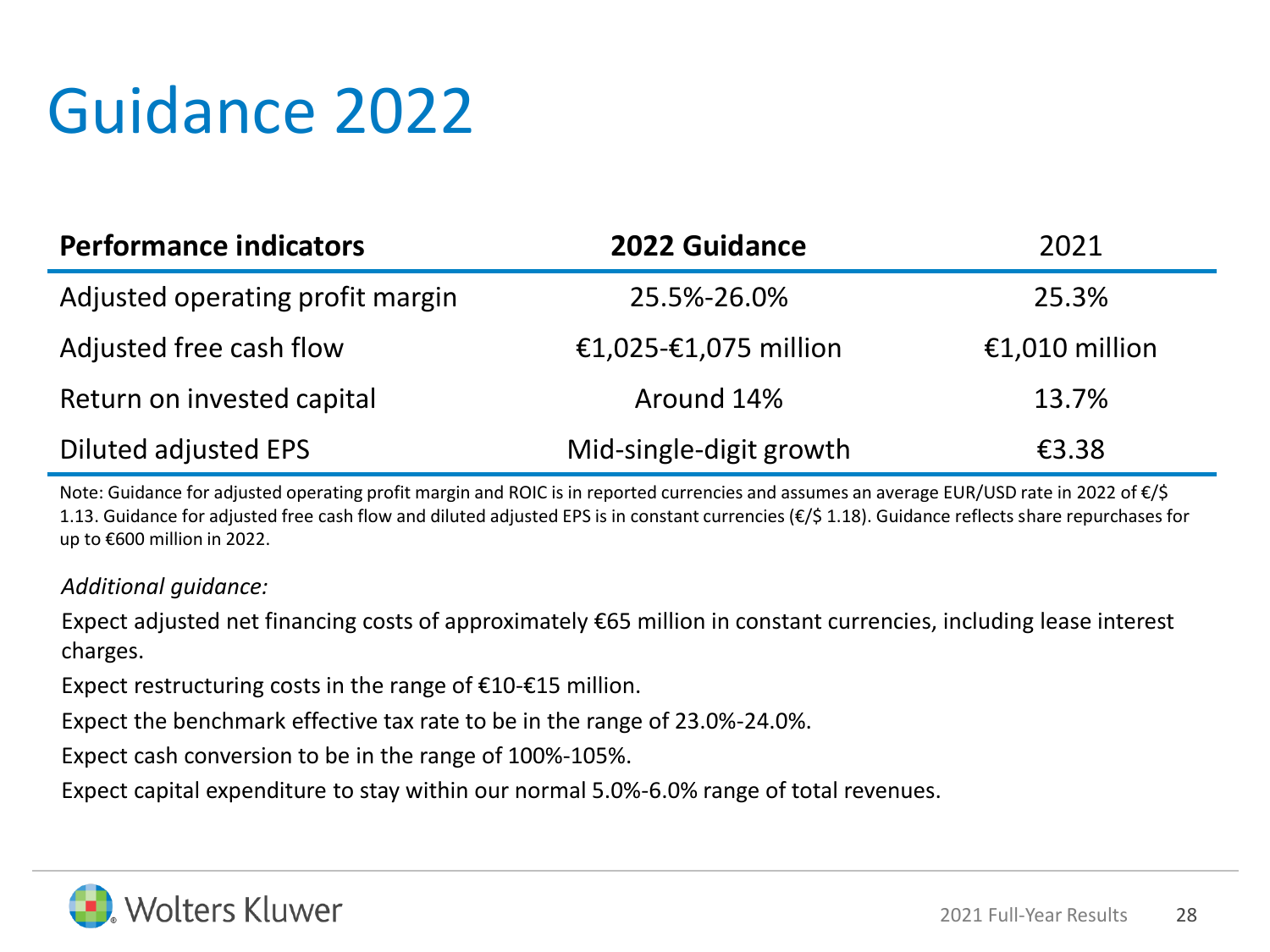### Divisional outlook 2022

| <b>Health</b>                                      | • Organic growth to slow from 2021 levels, mainly due to the absence of a<br>contract win of the size of the ASCO titles<br>Adjusted operating profit margin to improve modestly |
|----------------------------------------------------|----------------------------------------------------------------------------------------------------------------------------------------------------------------------------------|
| <b>Tax &amp; Accounting</b>                        | • Organic growth to improve slightly from 2021 levels<br>• Adjusted operating profit margin to improve                                                                           |
| <b>Governance, Risk &amp;</b><br><b>Compliance</b> | • Organic growth to slow from 2021 levels due to slower growth in<br>transactional revenues<br>• Adjusted operating profit margin to improve                                     |
| <b>Legal &amp; Regulatory</b>                      | • Organic growth to be in line with 2021<br>Adjusted operating profit margin to decline due to the absence of the<br>one-off pension amendment recorded in 2021                  |

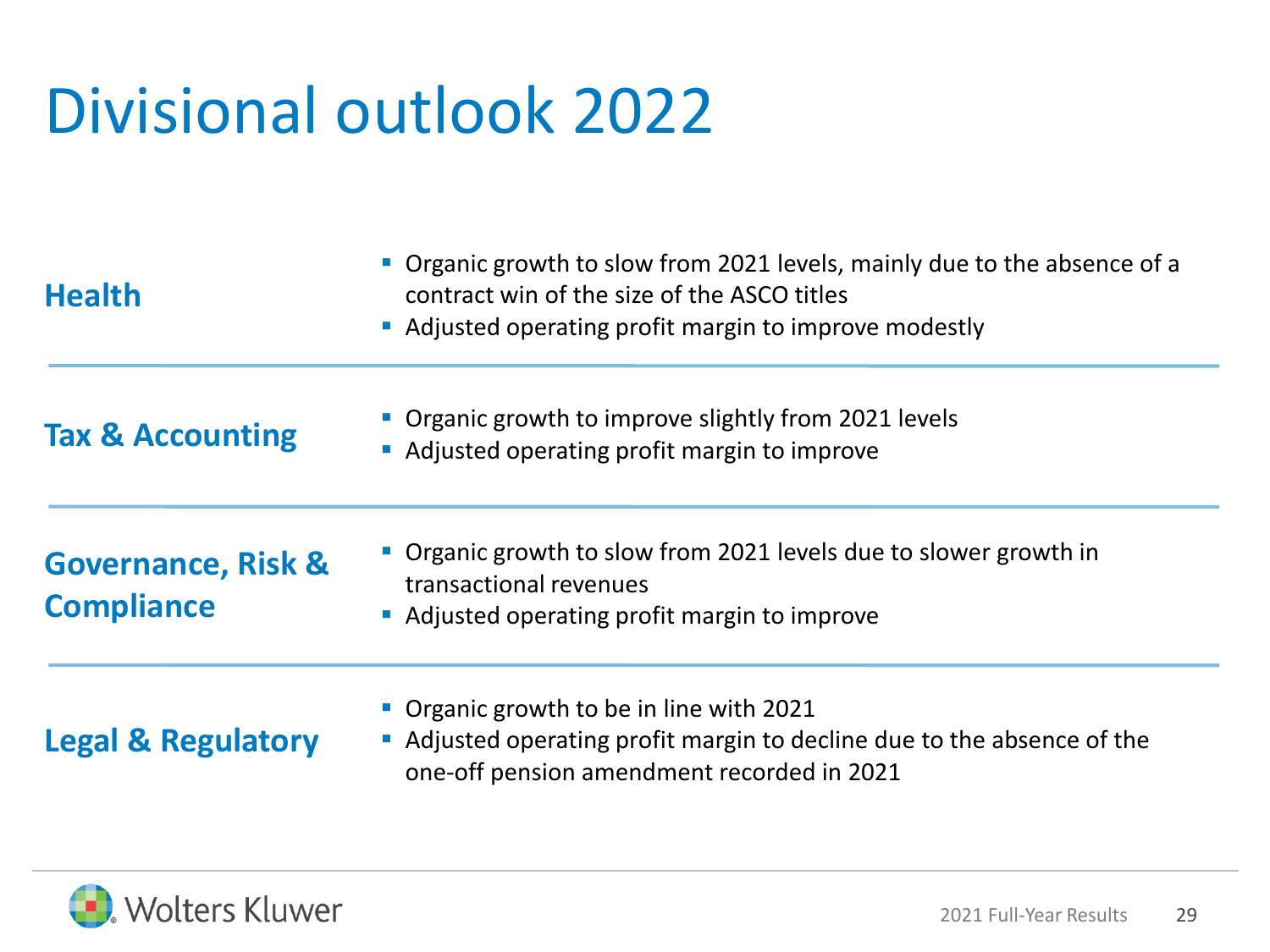#### Appendix: 2021 Supplement

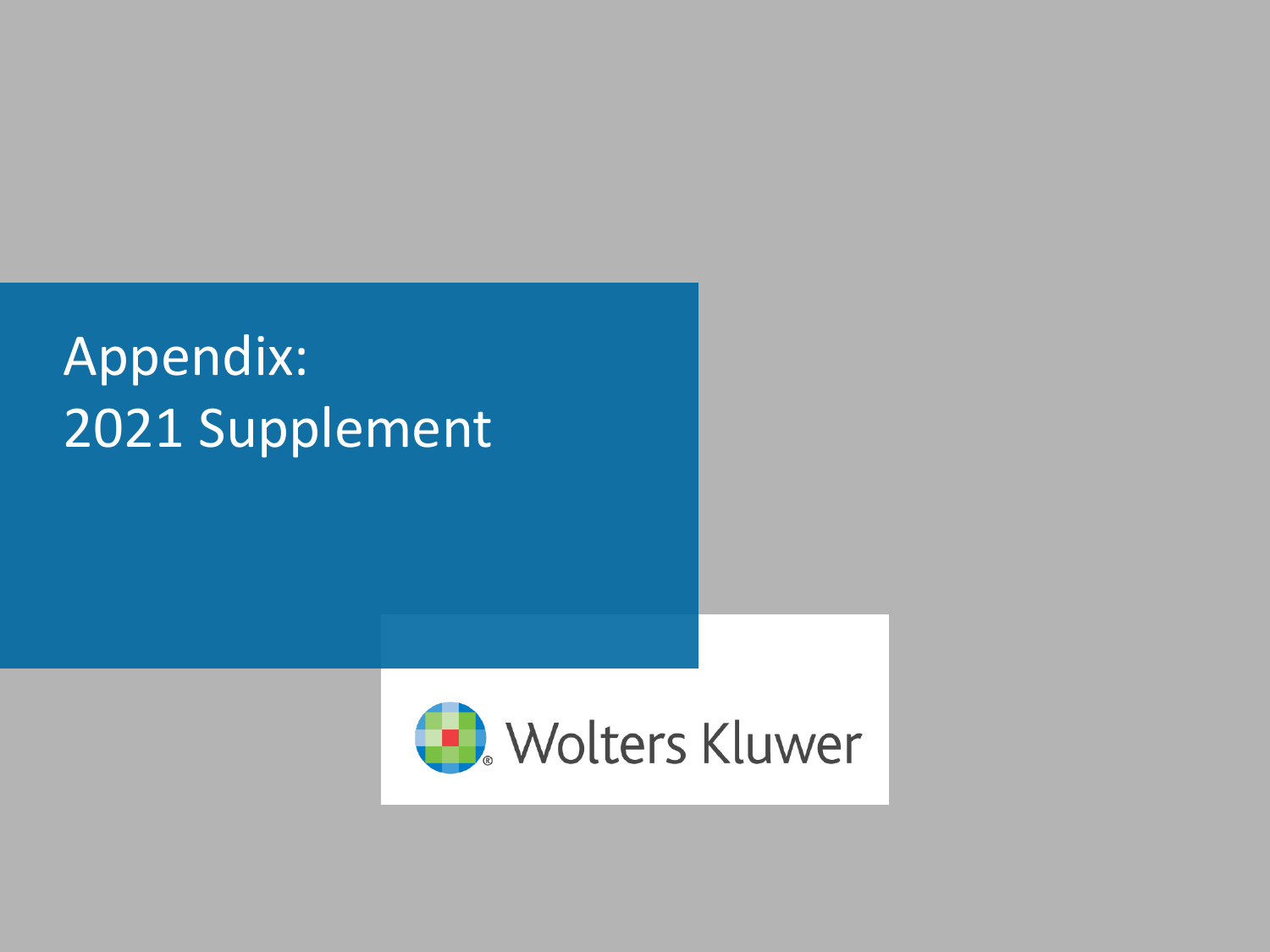### Revenues by region

| $(\epsilon$ million)  | <b>FY 2021</b> | <b>FY 2020</b> |       | $\Delta$ CC | $\Delta$ OG |
|-----------------------|----------------|----------------|-------|-------------|-------------|
| North America         | 2,946          | 2,818          | $+5%$ | $+8%$       | $+7%$       |
| Europe                | 1,470          | 1,431          | $+3%$ | $+3%$       | $+4%$       |
| Asia Pacific & ROW    | 355            | 354            | 0%    | $+1%$       | $+3%$       |
| <b>Total revenues</b> | 4,771          | 4,603          | $+4%$ | $+6%$       | $+6%$       |

∆: % Change; ∆ CC: % Change in constant currencies (€/\$ 1.14); ∆ OG: % Organic growth.



**FY 2021 Revenues by Geographic Market**

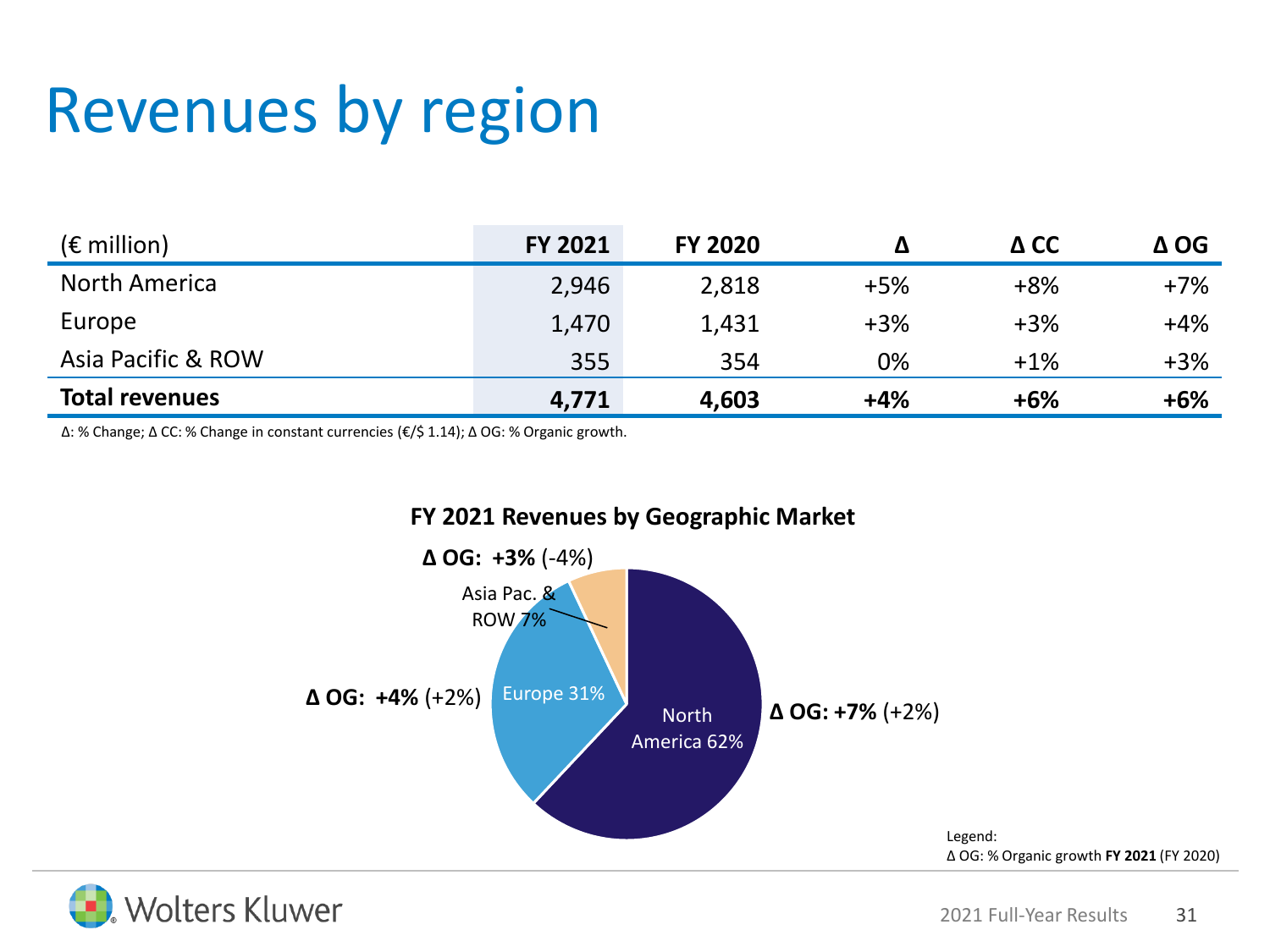### Revenues by type

| $(E \text{ million})$              | FY 2021 | <b>FY 2020</b> | Δ      | $\Delta$ CC | $\Delta$ OG |
|------------------------------------|---------|----------------|--------|-------------|-------------|
| Digital and services subscriptions | 3,397   | 3,218          | $+6%$  | $+8%$       | $+7%$       |
| <b>Print subscriptions</b>         | 157     | 182            | $-14%$ | $-13%$      | $-10%$      |
| Other recurring                    | 256     | 280            | $-9%$  | $-5%$       | 0%          |
| <b>Recurring revenues</b>          | 3,810   | 3,680          | $+4%$  | $+6%$       | $+6%$       |
| Print books                        | 146     | 150            | $-2%$  | $-2%$       | $+1%$       |
| LS transactional                   | 266     | 228            | $+17%$ | $+21%$      | $+21%$      |
| <b>FS transactional</b>            | 109     | 129            | $-16%$ | $-11%$      | $-11%$      |
| Other non-recurring                | 440     | 416            | $+6%$  | $+7%$       | $+4%$       |
| <b>Non-recurring revenues</b>      | 961     | 923            | $+4%$  | $+6%$       | $+6%$       |
| <b>Total revenues</b>              | 4,771   | 4,603          | $+4%$  | $+6%$       | $+6%$       |

∆: % Change; ∆ CC: % Change in constant currencies (€/\$ 1.14); ∆ OG: % Organic growth.



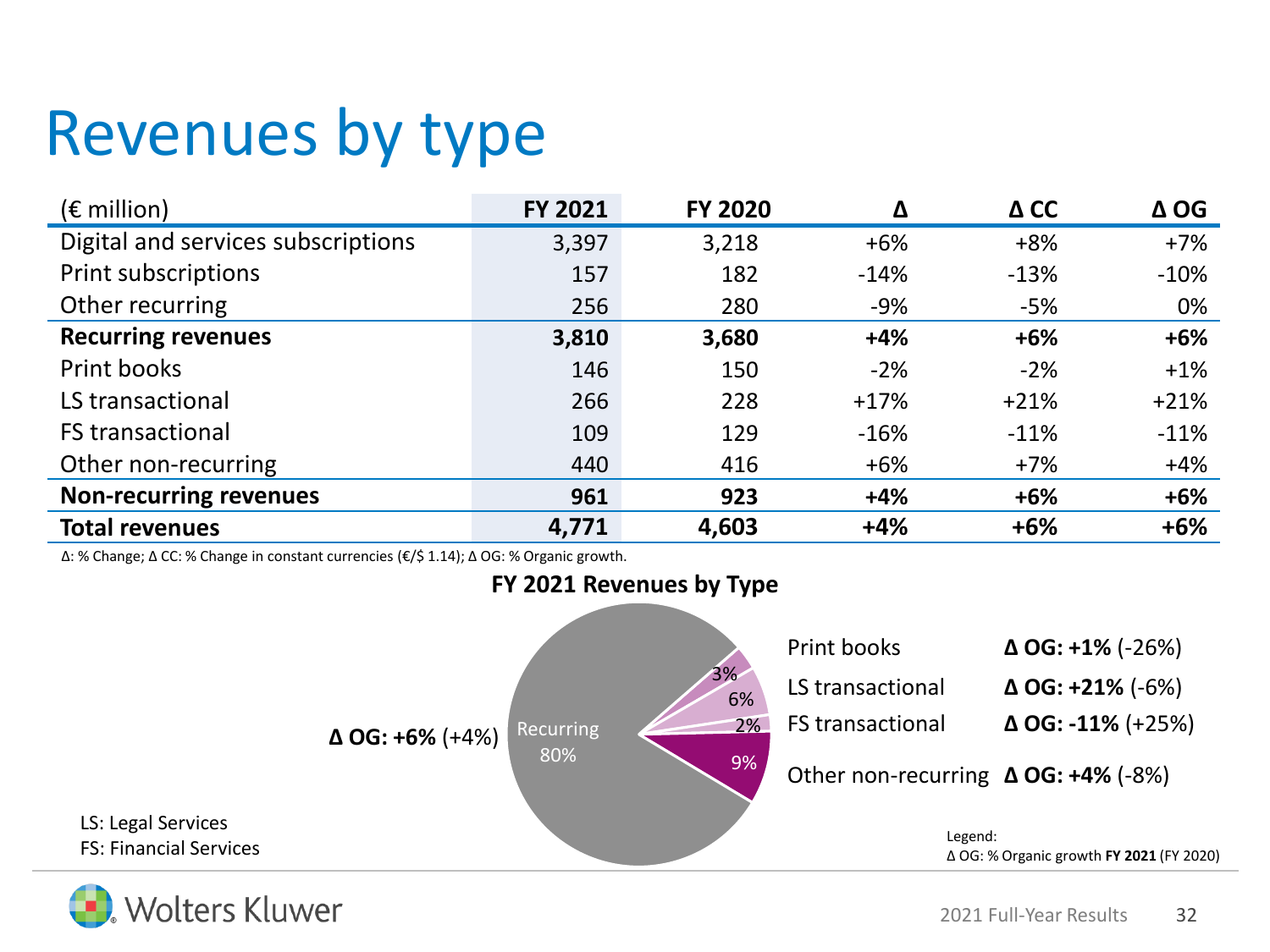# Reconciliation: adjusted net financing costs to financing results

| $(\epsilon$ million)                                     | <b>FY 2021</b>           | <b>FY 2020</b> |
|----------------------------------------------------------|--------------------------|----------------|
| <b>Adjusted net financing costs</b>                      | (78)                     | (46)           |
| Employee benefits financing component                    | (1)                      | (2)            |
| Change in fair value of financial assets                 | (5)                      |                |
| Result on divestment of financial assets                 | $\overline{\phantom{0}}$ |                |
| Divestment related results on equity-accounted investees | $\hbox{ }$               |                |
| <b>Financing results</b>                                 | (84)                     | (41)           |

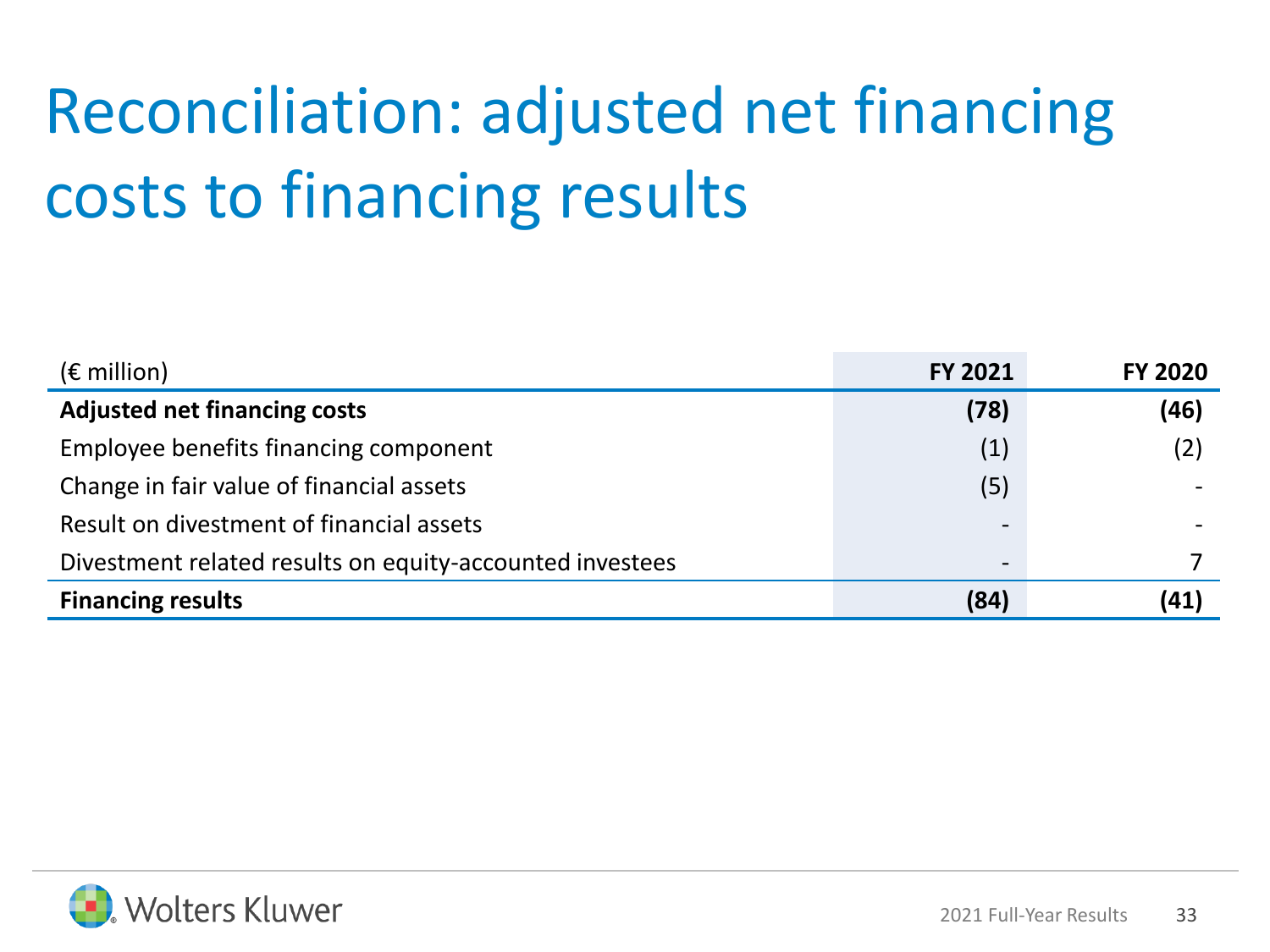### Balance sheet

| (€ million)                                         |       | Dec. 31, 2021 | Dec. 31, 2020 |       |  |
|-----------------------------------------------------|-------|---------------|---------------|-------|--|
| Goodwill and intangible assets                      | 5,800 |               | 5,638         |       |  |
| Property, plant and equipment                       | 75    |               | 84            |       |  |
| Right-of-use assets                                 | 301   |               | 319           |       |  |
| Deferred tax and other non-current assets           | 114   |               | 126           |       |  |
| <b>Total non-current assets</b>                     |       | 6,290         |               | 6,167 |  |
| Cash and cash equivalents                           | 1,001 |               | 723           |       |  |
| Trade and other receivables; other current assets   | 1,737 |               | 1,460         |       |  |
| <b>Total current assets</b>                         |       | 2,738         |               | 2,183 |  |
| <b>Total assets</b>                                 |       | 9,028         |               | 8,350 |  |
| <b>Total equity</b>                                 |       | 2,417         |               | 2,087 |  |
| Bonds and other long-term debt                      | 2,791 |               | 2,300         |       |  |
| Long-term lease liabilities                         | 260   |               | 276           |       |  |
| Deferred tax and other non-current liabilities      | 504   |               | 536           |       |  |
| <b>Total non-current liabilities</b>                |       | 3,555         |               | 3,112 |  |
| Deferred income                                     | 1,709 |               | 1,518         |       |  |
| Borrowings and bank overdrafts                      | 9     |               | 459           |       |  |
| Short term lease liabilities                        | 71    |               | 72            |       |  |
| Trade and other payables; other current liabilities | 1,267 |               | 1,102         |       |  |
| <b>Total current liabilities</b>                    |       | 3,056         |               | 3,151 |  |
| <b>Total equity and liabilities</b>                 |       | 9,028         |               | 8,350 |  |

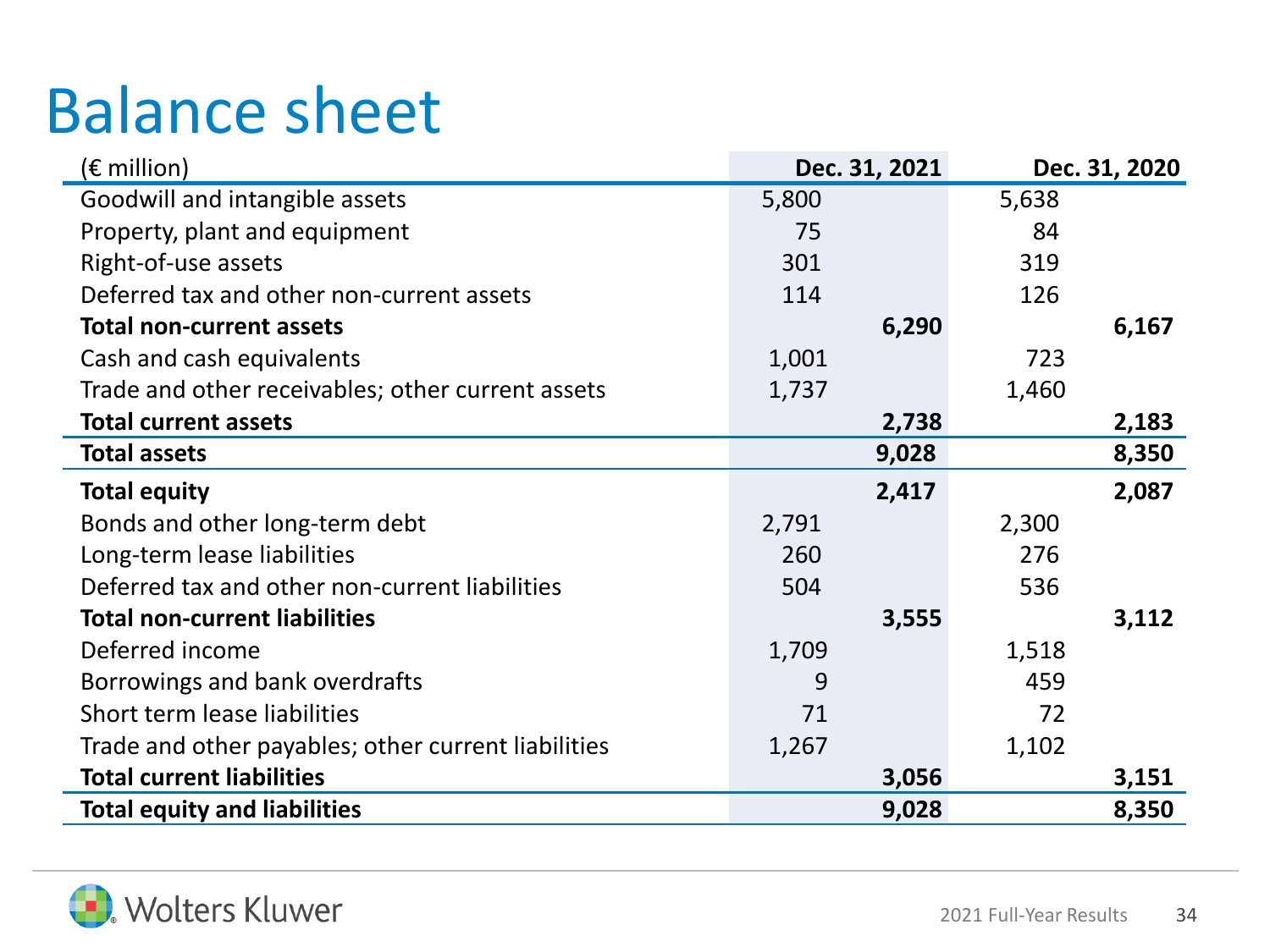### Debt maturity profile

#### **Debt Maturity Profile – December 31, 2021**

1,001 81 759 451 37 29 <sup>522</sup> <sup>556</sup> 16 506 9 8 158 2022<sup>2)</sup> 2023 2024 2025 2026 2027 2028 2029 2030 2031 2032 >2032 Gross financial debt Lease liabilities **(€ million) Net debt breakdown: € million** Gross financial debt 2,801 Lease liabilities 331 **Total gross debt 3,132** Less: Cash & cash equivalents; deferred receivable<sup>1</sup> 1,001 **Net debt 2,131** Cash & cash equivalents $1$ )

1) Total cash & cash equivalents (€1,001 million), less bank overdrafts used for cash management purposes (€9 million), was €992 million.

2) Total of €81 million includes short-term overdrafts of €9 million, short-term lease liabilities of €71 million, and deferred and contingent considerations of €1 million.

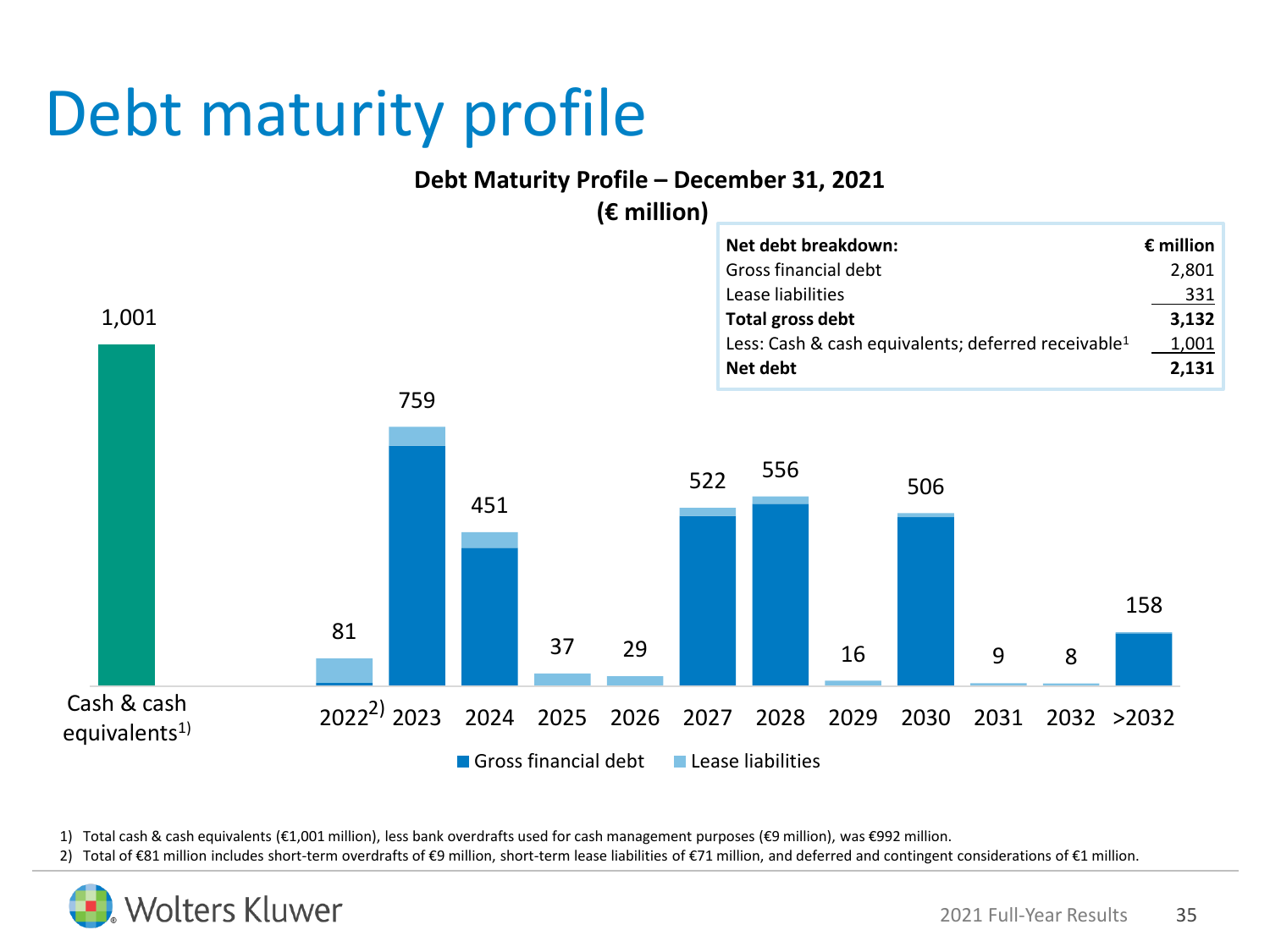### Currency impact

#### **FY 2021 Revenues by Currency**



**Impact in € million on**

**Adjusted** 

|                                       | <b>Average rates</b> |                | <b>Revenues</b>   | Aujusteu<br>operating profit |
|---------------------------------------|----------------------|----------------|-------------------|------------------------------|
| 1 Euro                                | FY 2021              | <b>FY 2020</b> | FY 2021           | FY 2021                      |
| U.S. dollar                           | 1.18                 | 1.14           | (118)             | (43)                         |
| British pound                         | 0.86                 | 0.89           | 4                 |                              |
| Canadian dollar                       | 1.48                 | 1.53           |                   |                              |
| Australian dollar                     | 1.57                 | 1.65           | 3                 |                              |
| Polish zloty, Chinese yuan, and other |                      |                | $\left( 1\right)$ | $\left( 1\right)$            |
| <b>Total currency impact</b>          |                      |                | (110)             | (41)                         |

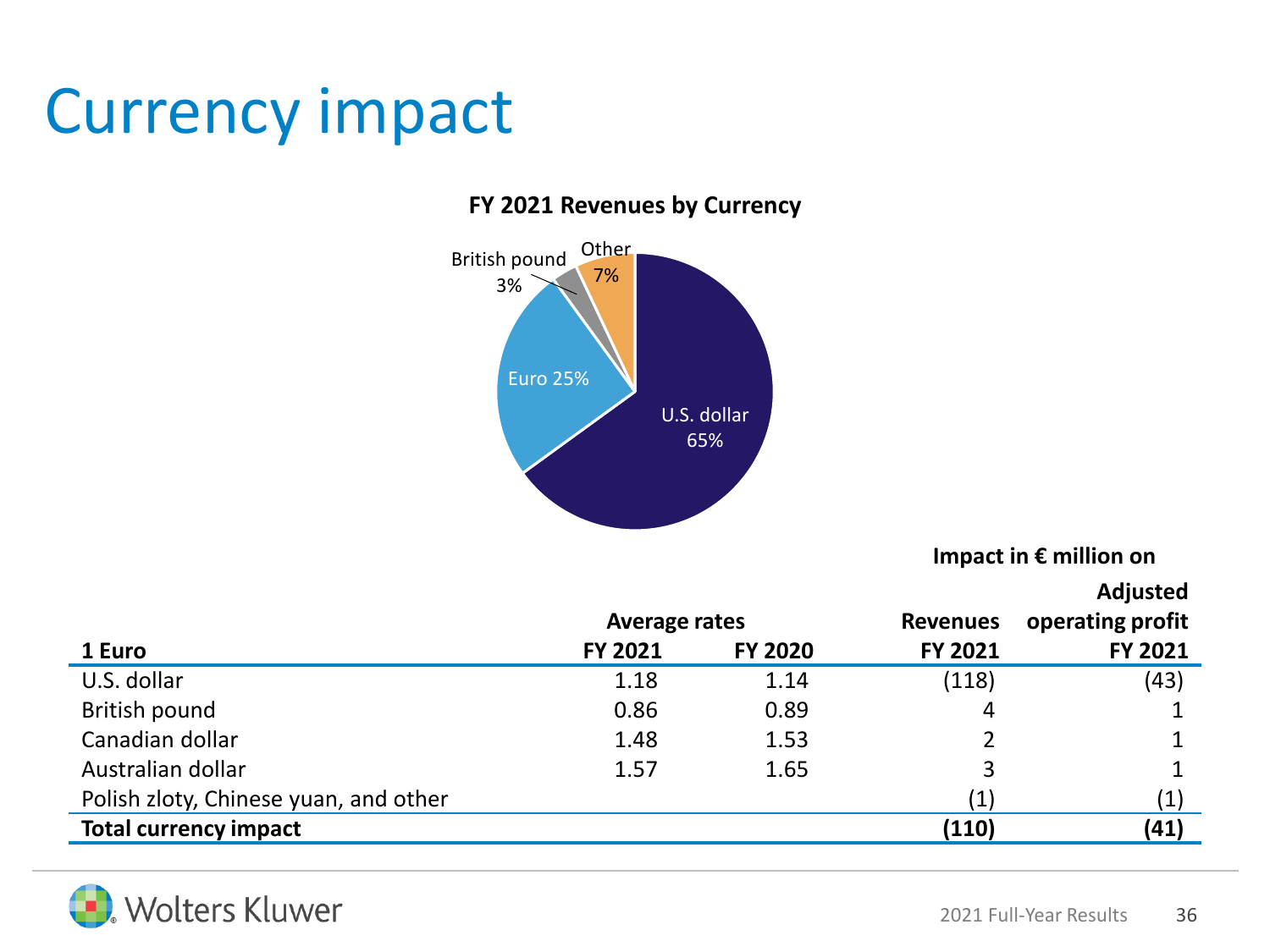### Growth rates

|                                        |       |       | Δ      |          | $\Delta$ CC       |              | $\Delta$ OG |              |   |
|----------------------------------------|-------|-------|--------|----------|-------------------|--------------|-------------|--------------|---|
|                                        |       |       |        |          |                   | %            | % Change    | % Net Effect | % |
|                                        |       |       | %      | Currency | in Constant       | Acquisitions | Organic     |              |   |
|                                        | 2021  | 2020  | Change | Impact   | <b>Currencies</b> | & Disposals  | Growth      |              |   |
| <b>Revenues</b>                        |       |       |        |          |                   |              |             |              |   |
| Health                                 | 1,234 | 1,193 | $+3%$  | $-4%$    | $+7%$             | 0%           | $+7%$       |              |   |
| Tax & Accounting                       | 1,510 | 1,431 | $+6%$  | $-1%$    | $+7%$             | $+1%$        | $+6%$       |              |   |
| Governance, Risk & Compliance          | 1,139 | 1,074 | $+6%$  | $-4%$    | $+10%$            | $+4%$        | $+6%$       |              |   |
| Legal & Regulatory                     | 888   | 905   | $-2%$  | $-1%$    | $-1\%$            | $-4%$        | $+3%$       |              |   |
| <b>Total revenues</b>                  | 4,771 | 4,603 | $+4%$  | $-2%$    | $+6%$             | 0%           | $+6%$       |              |   |
| <b>Adjusted operating profit</b>       |       |       |        |          |                   |              |             |              |   |
| Health                                 | 360   | 343   | $+5%$  | $-4%$    | $+9%$             | 0%           | $+9%$       |              |   |
| Tax & Accounting                       | 430   | 431   | 0%     | $-2%$    | $+2%$             | $+2%$        | 0%          |              |   |
| Governance, Risk & Compliance          | 351   | 313   | $+12%$ | $-5%$    | $+17%$            | $+4%$        | $+13%$      |              |   |
| Legal & Regulatory                     | 121   | 97    | $+25%$ | $-1%$    | $+26%$            | $-15%$       | $+41%$      |              |   |
| Corporate                              | (57)  | (60)  | $-5%$  | 0%       | $-5%$             | 0%           | $-5%$       |              |   |
| <b>Total adjusted operating profit</b> | 1,205 | 1,124 | $+7%$  | $-4%$    | $+11%$            | $+1%$        | $+10%$      |              |   |

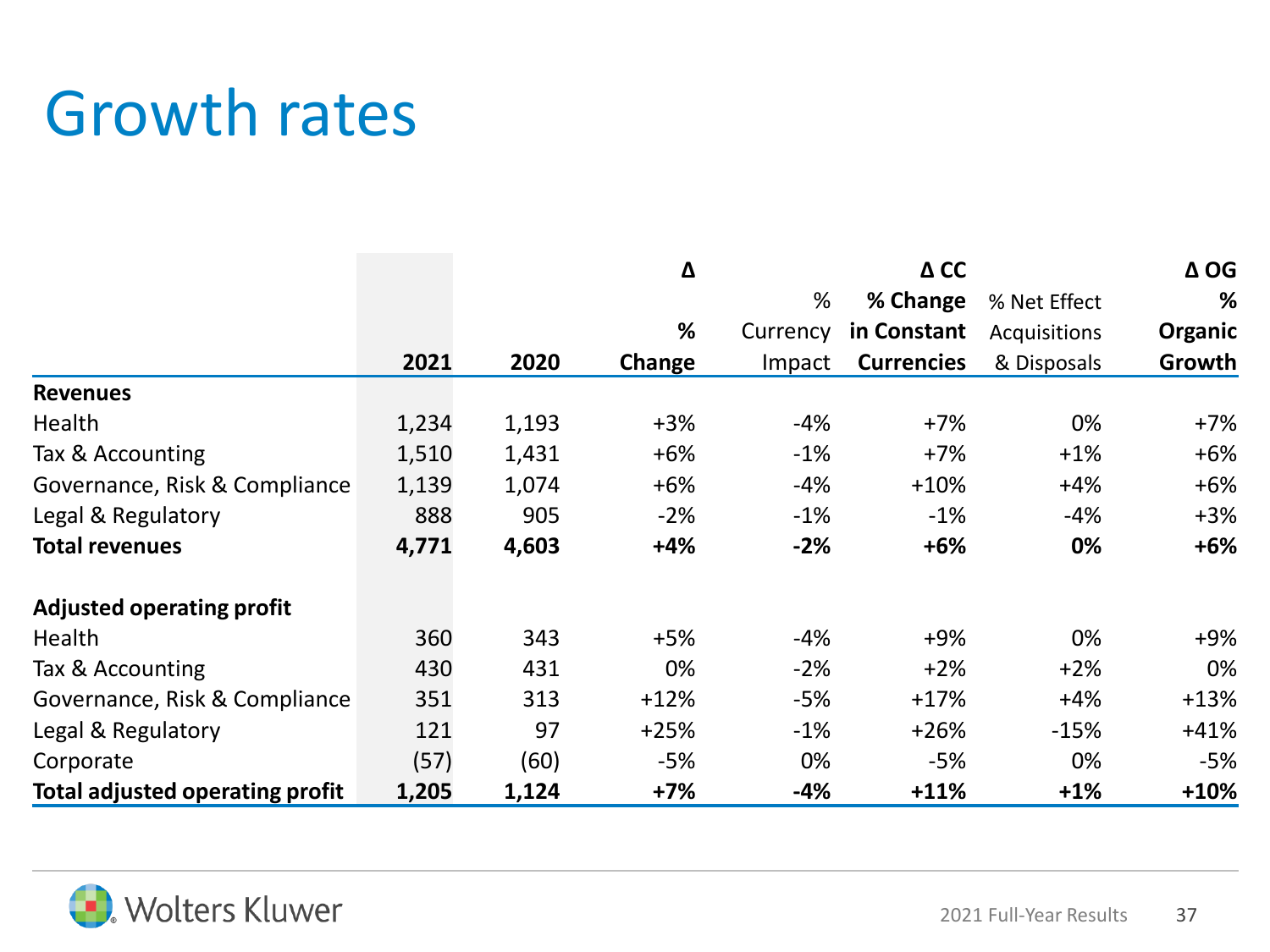# Financial KPIs

**Revenue (€billion)**







**Volters Kluwer** 

Note: 2015-2016 data as reported. 2017 margin and ROIC restated for IFRS15.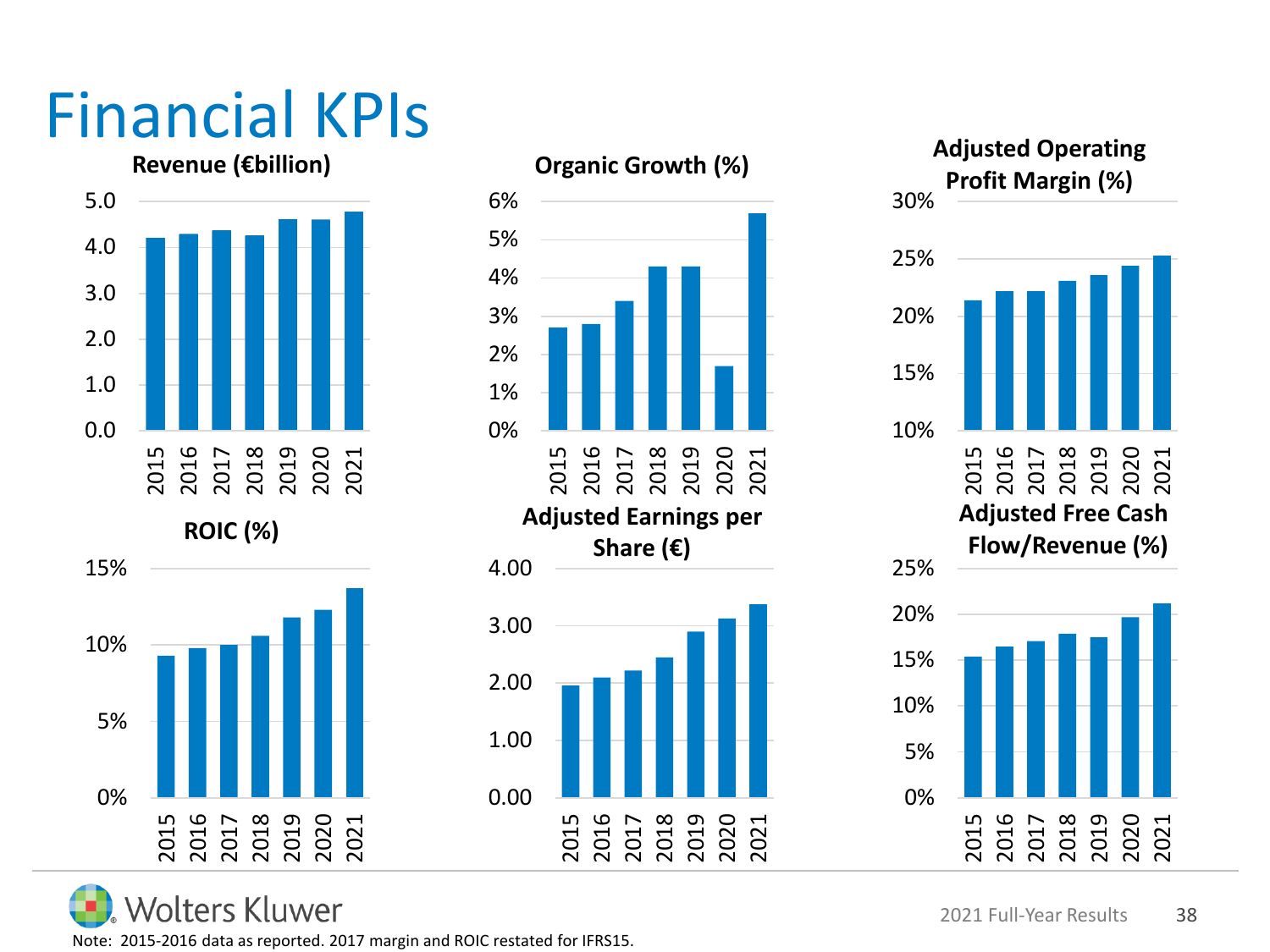#### Appendix: ESG Metrics

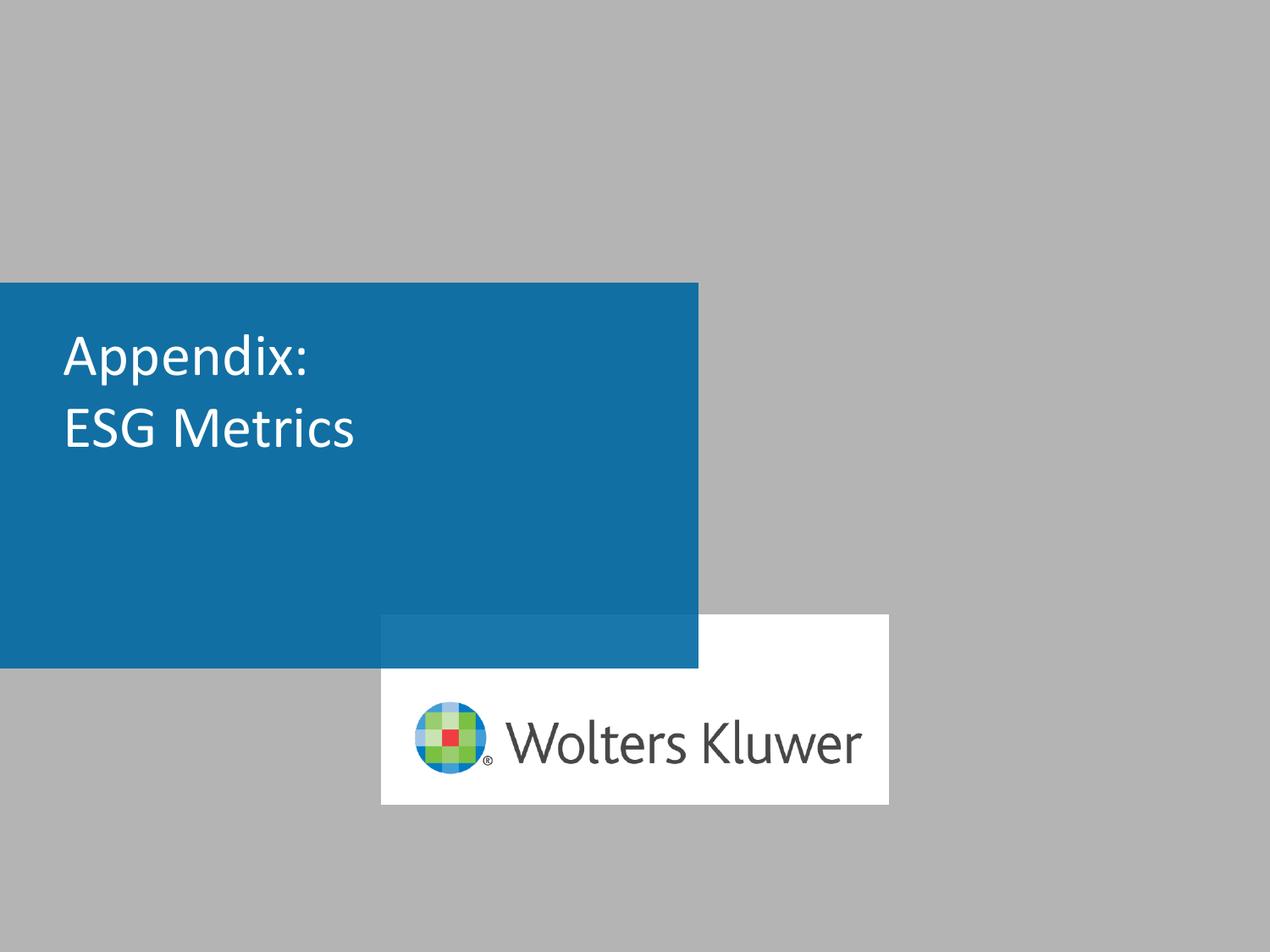### ESG Metrics

- **ESG progress**
- **ESG Ratings**
- Social: employee culture
- Social: gender diversity
- Governance: stewardship
- Governance: board skills
- Governance: management remuneration
- Governance: remuneration peers

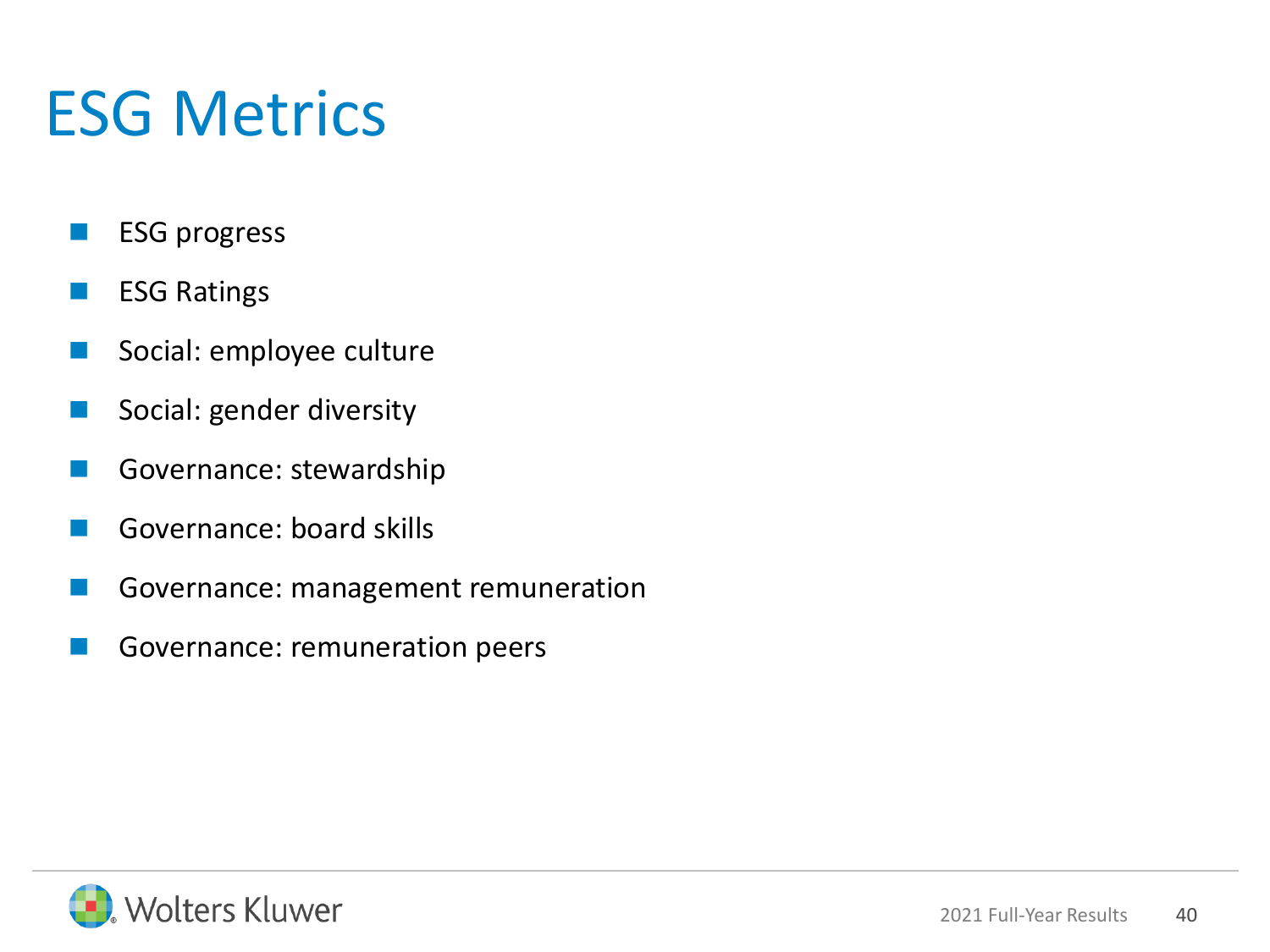# ESG progress

| <b>Environment</b> | " Progress on decarbonization programs in 2021:<br>- On-premise server decommissioning ahead of plan<br>- Real estate footprint reduced $m2$ by 7% organically<br>" Commenced project to start aligning with TCFD and set SBTi targets                                                                       |
|--------------------|--------------------------------------------------------------------------------------------------------------------------------------------------------------------------------------------------------------------------------------------------------------------------------------------------------------|
| <b>Social</b>      | Achieved employee engagement score of 74%, above the high-<br>performing norm<br>• Completed our first all-employee global survey on DE&I and established<br>a baseline quantitative score for belonging $-$ measures the extent to<br>which employees feel they can be authentic and fully accepted at work |
| Governance         | <b>ESG measures embedded into management remuneration</b><br>■ Four ESG metrics embedded in our €600 million multi-currency credit<br>facility                                                                                                                                                               |

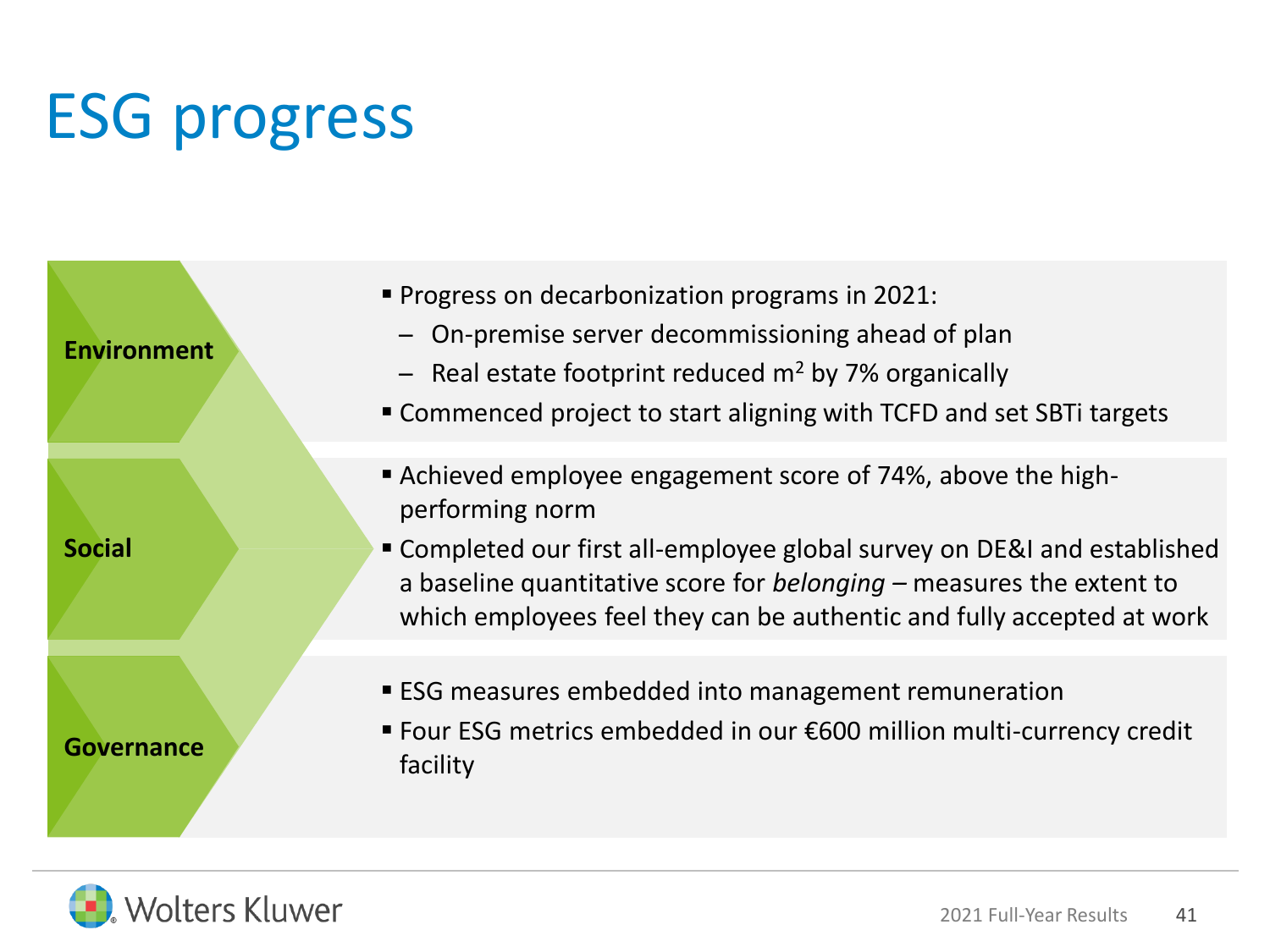### ESG Ratings



**ISS Quality Scores**



#### **Sustainalytics ESG Risk Rating**



#### 53 78 45 0 20 40 60 80 100 Environment Social Governance

*Refinitiv score: lower score denotes lower risk. 0-25 1st quartile; >25-50 2nd quartile; >50 -75 3rd quartile; >75-100 4th quartile*

Sources: MSCI, ISS, Sustainalytics and Bloomberg. *As of November 2021, Wolters Kluwer received a rating of AAA (on a scale of AAA-CCC) in the MSCI ESG Ratings assessment*. *As of June 2021, Wolters Kluwer received an ESG Risk Ratings of 9.5 from Sustainalytics and was assessed to be at negligible risk of experiencing material financial impacts from ESG factors.*



#### **Refinitiv ESG Score**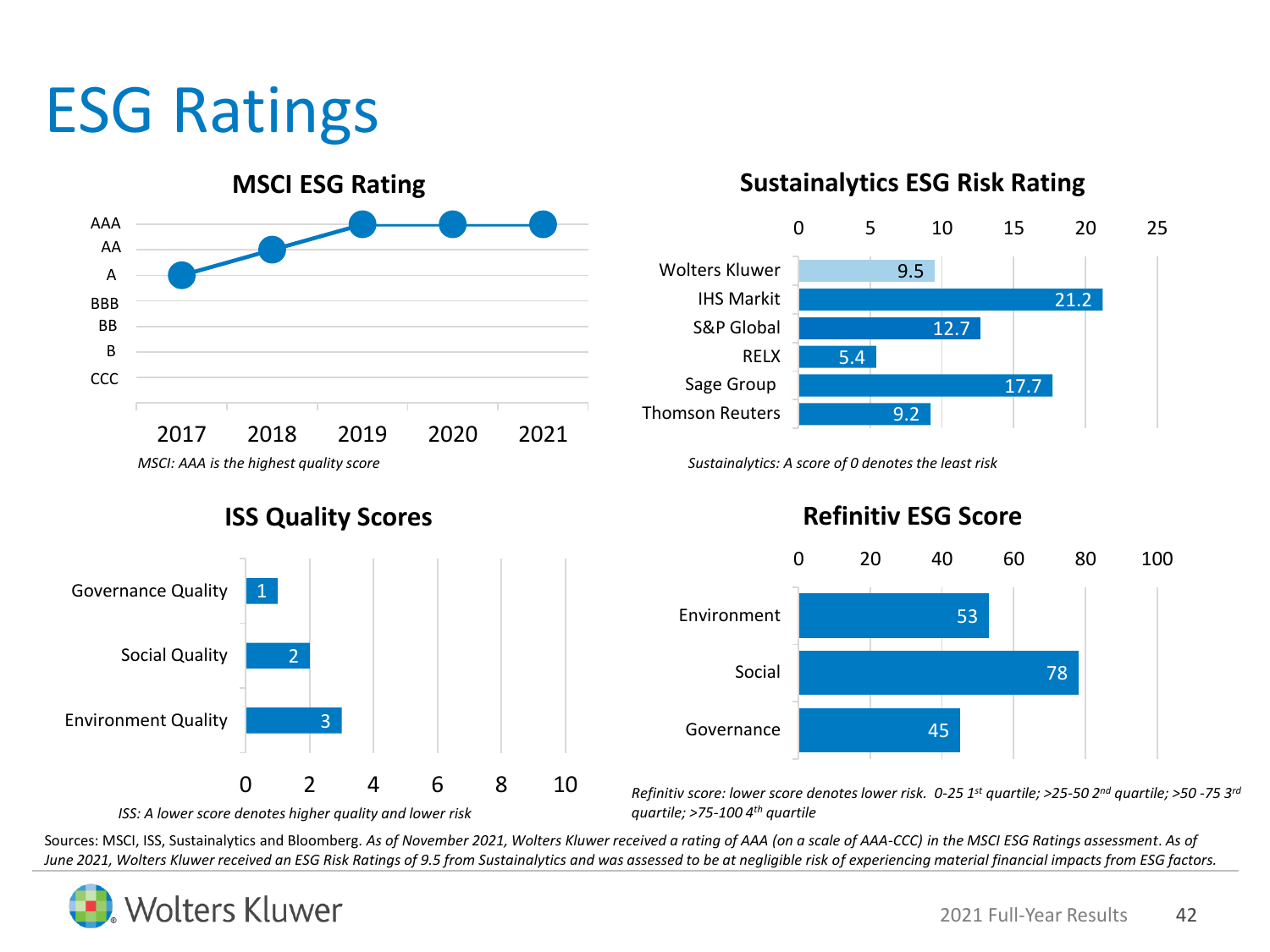### Social: employee culture

#### **Employee Engagement Score** Access to Learning



Note: ESG data is not assured. \*EMEA = Europe, Middle East & Africa.



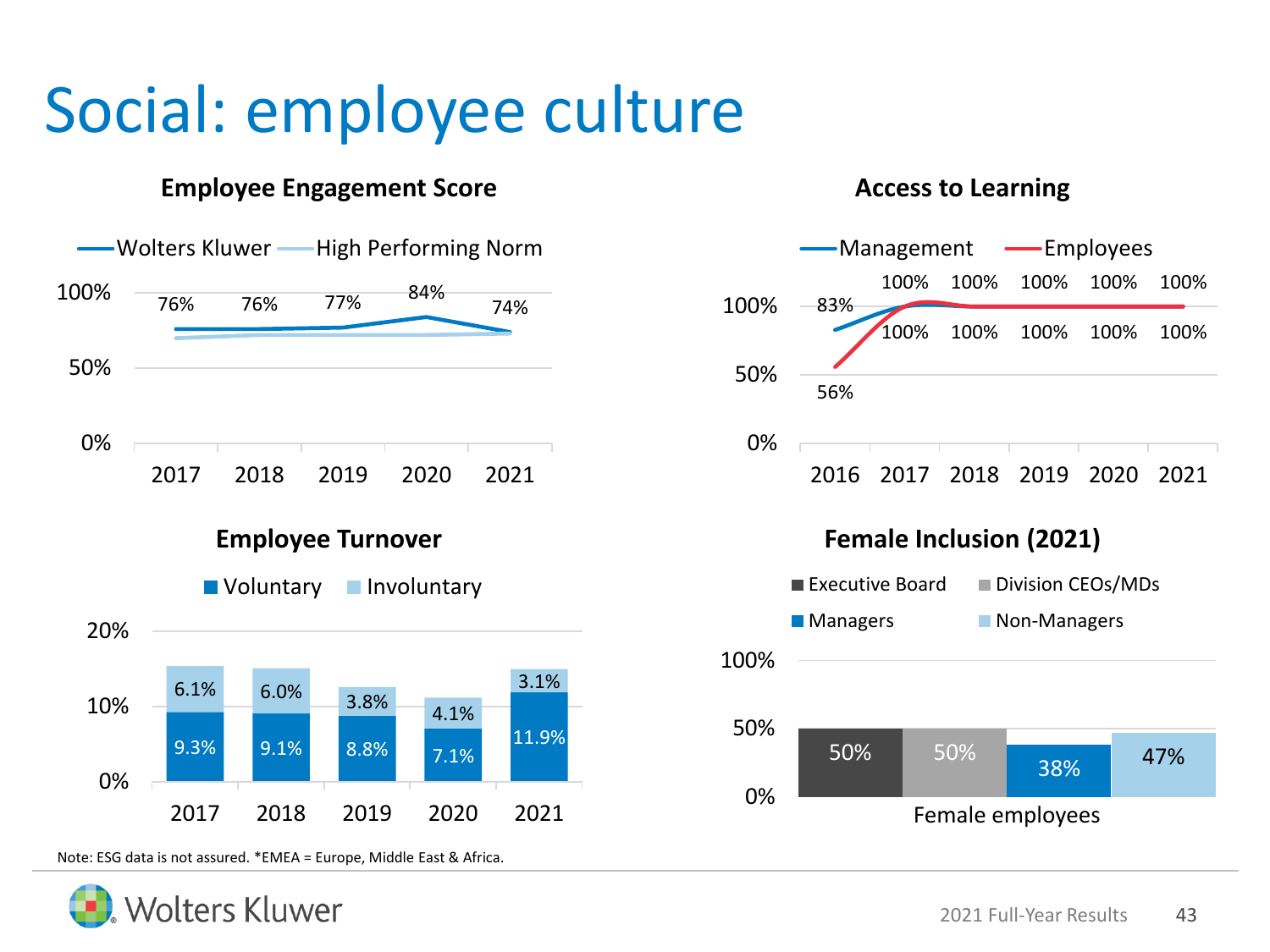# Social: diversity



Note: ESG data is not assured.



#### **Supervisory Board Members: % Female Executive Board Members: % Female** 50% 50% 50% 50% 50% 0% 40% 80% 2017 2018 2019 2020 2021 **Belonging Score 2021 72**/ 100 Belonging measures the extent to which employees believe they can bring their authentic selves to work and be accepted for who they are. The score is determined by an independent third-party survey partner (2021: Microsoft GLINT).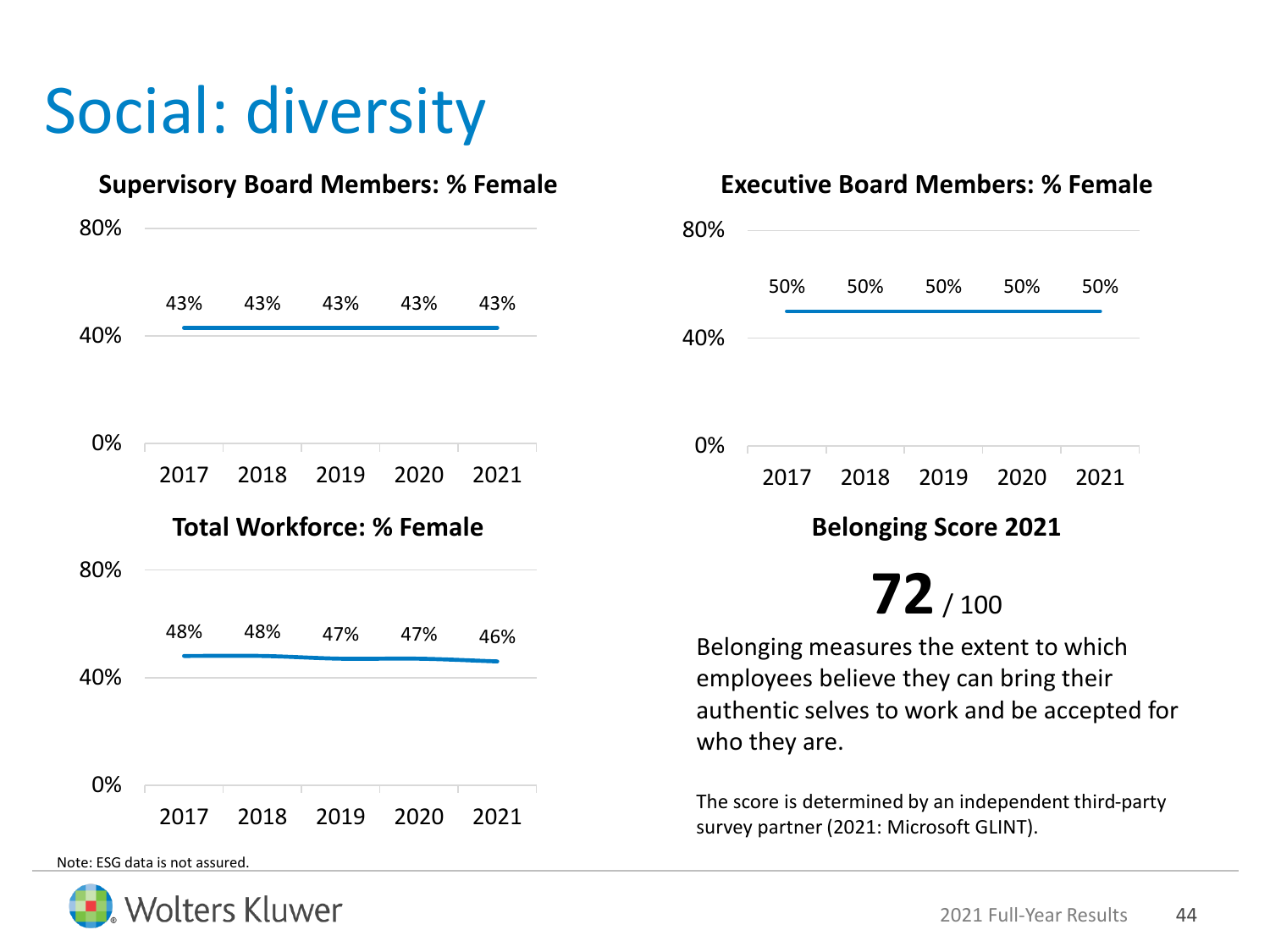#### Governance: stewardship

#### **Innovation & Product Development Spend**



#### **% Independent Board Members**



Note: Data not assured.



#### **Annual Compliance Training**

*(includes ethics, data privacy, IT and cybersecurity)* ■% of Employees Completed



#### **Suppliers Committed to Code of Conduct**